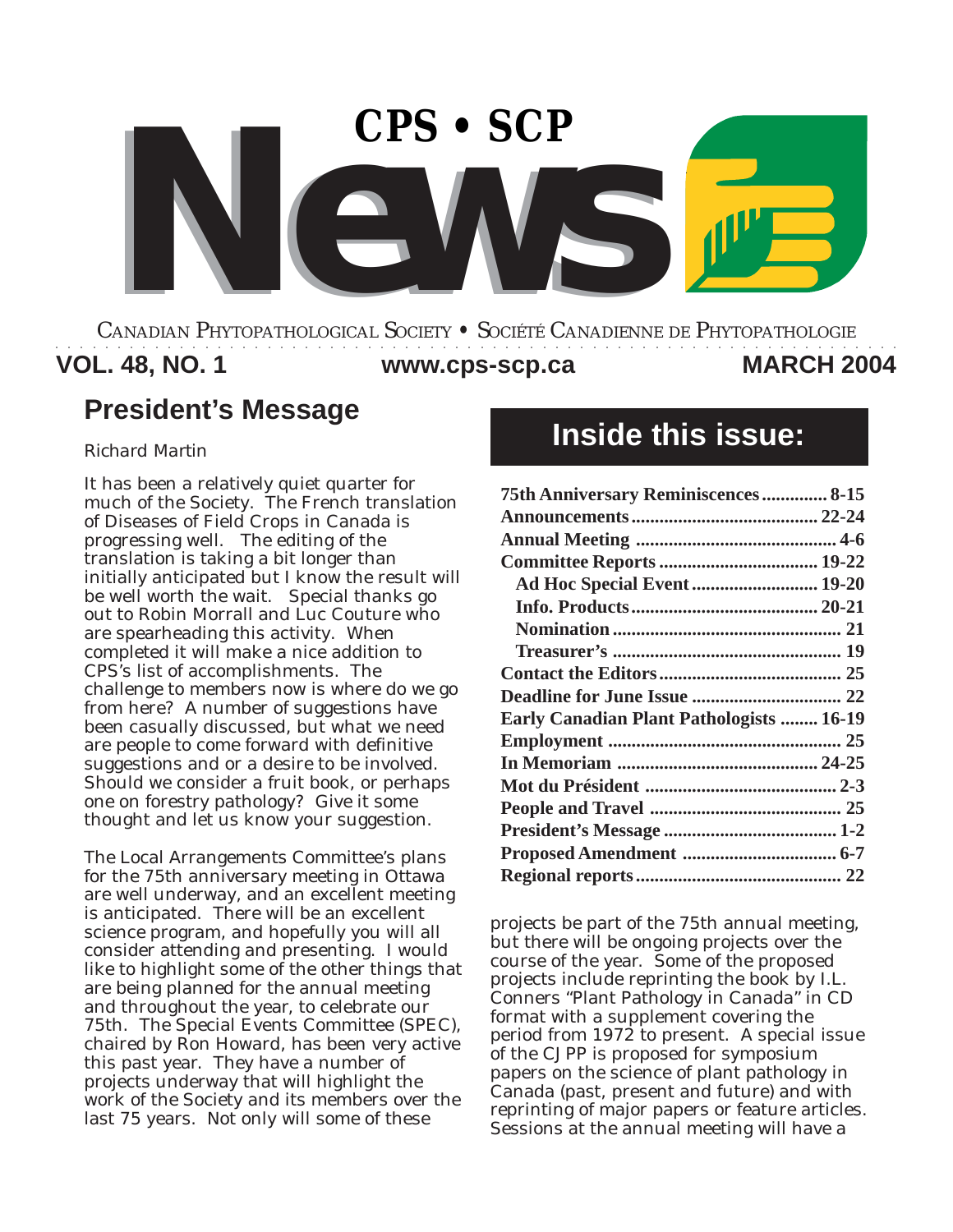short historical overview and impact in Canada of the session topic. These will complement the plenary session and a planned debate on a "Pathologists' survival raft" during the annual meeting. The Archives subcommittee of SPEC is working on historical articles on pathology, the CPS and some of the members who regionally and nationally have made a difference. We

have extended a special invitation to all Emeritus members to attend the meeting and so far the response has been excellent. This will be an opportunity to see

old friends or meet those pathologists who you've read or heard about as being leaders in plant pathology in Canada. Anyway, there should be something for everyone.

As I start planning the agenda for the Annual meeting I would like to extend the opportunity for you to submit agenda items which you may wish to have considered for discussion. If you don't want an item or suggestion discussed at the annual meeting, but would like to bring it to the Board's attention, please feel free. I always knew that our Society was composed of very dedicated and active minded members, and this has only been reinforced during my time on the Board. Our society has a wide range of members with a multitude of talents and it is a pleasure to see them at work. The challenge is to ensure continued participation, to draw in the newer members, and to chart a course for the future. So if you have an idea on how we can improve our service to members and our chosen discipline, please bring them forward.

I would encourage you to visit the CPS-SCP web page. Greg Boland has been working on a redesign and it is looking very good. It should have been launched by the time the Newsletter is printed, so take a look. We should all extend Greg a warm thank-you for doing an excellent job as the webmaster of our site for many years.

I had hoped to combine travel to attend regional meetings of the CPS this past year, but that was not to happen. I hope that these groups appreciate that the cost of

travel from more remote areas, such as Charlottetown, are such that justification to travel to every meeting would be cost prohibitive for the Society. I am glad that some members of the Board were at most meetings representing the Society. These regional meetings are rewarding and as a Society we need to take an active role in ensuring their continued success. Members do need to take a proactive role in some

*"The challenge is to ensure continued participation, to draw in the newer members, and to chart a course for the future."*

regions, where activity is low. It is noted that an attempt was made for a regional meeting in the Atlantic Region, but travel prevented more than a handful of members attending a joint meeting

with the Canadian Society of Agronomy. Hopefully we will see another attempt to get members together in the coming year.

See you in Ottawa.....June 13-16.

### **Mot du président**

#### *Richard Martin*

Le dernier trimestre fut relativement calme à la Société. La traduction française de *Diseases of Field Crops in Canada* progresse bien. Le travail éditorial sur la traduction prend un peu plus de temps que prévu à l'origine, mais je sais que l'attente en vaut la peine. Je remercie en particulier Robin Morrall et Luc Couture qui dirigent ce travail. Lorsque complété, ce sera un bel accomplissement que la SCP pourra ajouter à sa liste. Le prochain défi des membres est de se choisir un nouveau projet. Un certain nombre de propositions informelles ont été discutées dernièrement, mais ce dont nous avons besoin, ce sont des gens qui ont des propositions concrètes à faire ou qui ont le désir de s'impliquer. Devrions-nous envisager un livre sur les fruits ou, encore, en pathologie forestière? Pensez-y et envoyez-nous vos suggestions.

Les plans du Comité local d'organisation pour la réunion du 75ª anniversaire à Ottawa sont mis à exécution et nous pouvons nous attendre à une excellente réunion. Il y aura un excellent programme scientifique et j'espère que vous prévoyez y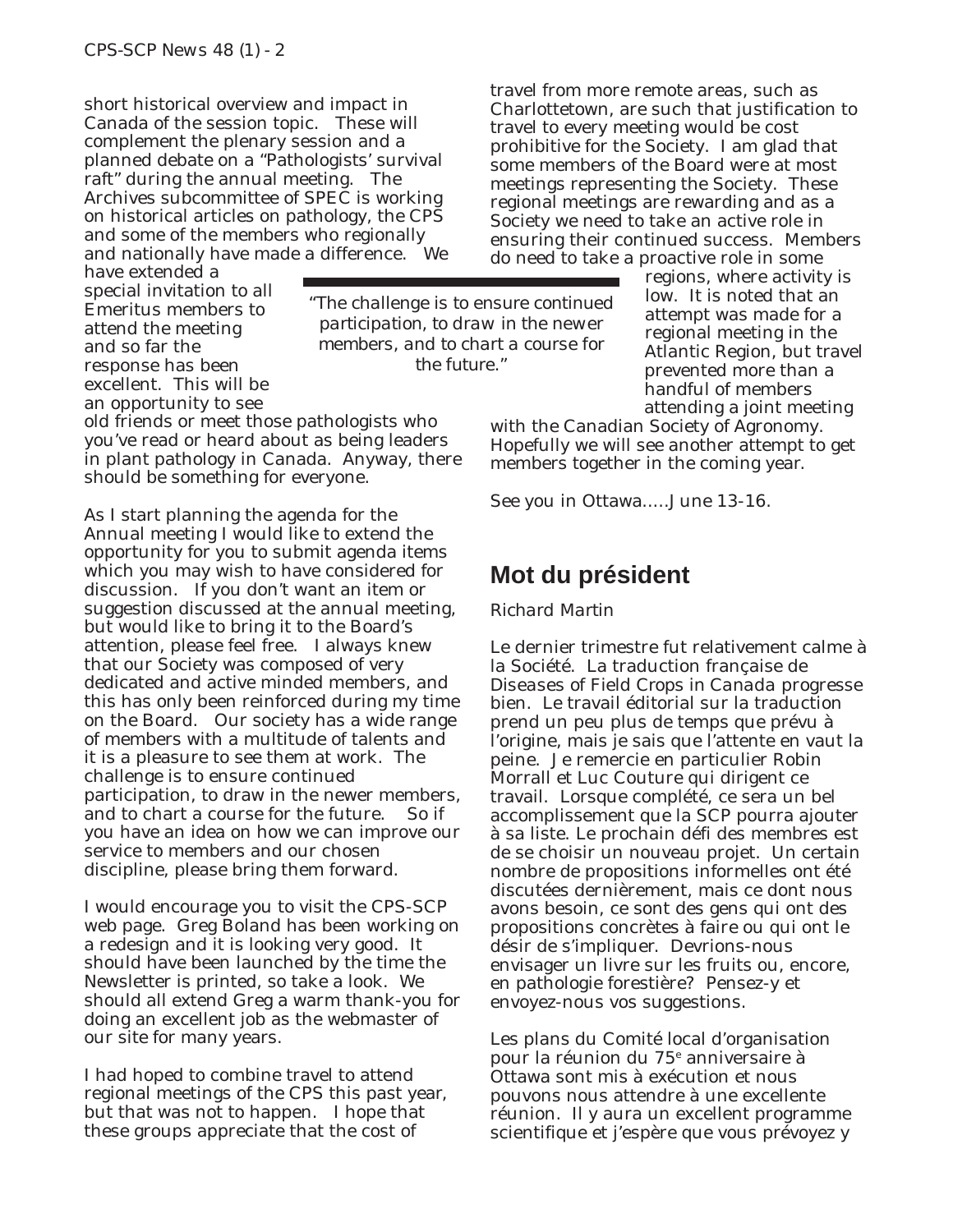assister et même d'y faire une présentation. J'aimerais souligner quelques éléments qui sont prévus pour la réunion annuelle et pendant l'année pour célébrer notre 75e . Le Comité des évènements spéciaux (CES), présidé par Ron Howard, fut très actif pendant la dernière année. Il y a des projets en marche qui visent à souligner le travail de la Société et de ses membres au cours des 75 dernières années. Non seulement certains de ces projets feront partie de la 75e

réunion annuelle, mais il y aura des projets tout au long de l'année. Un des projets proposés

réimprimer le livre de I.L. Conners *Plant Pathology in*

consiste à

*<< Le défi est d'assurer une participation continue, d'attirer de nouveaux membres et de tracer des plans pour l'avenir.>>*

*Canada* sur CD en y ajoutant un supplément couvrant la période de 1972 à aujourd'hui. On envisage la parution d'un numéro spécial du CJPP pour des articles de colloque traitant de la phytopathologie comme science au Canada (passée, présente et future) ainsi que pour la réimpression d'articles importants ou d'articles de fond. Au cours des séances de la réunion annuelle, un court historique et l'impact canadien du thème de la séance seront présentés. Celles-ci seront complémentaires à la Séance plénière et à une discussion au sujet de la survie du pathologiste prévue pendant la réunion annuelle. Le Sous-comité des archives du CES travaille à la rédaction d'articles historiques sur la phytopathologie, sur la SCP et sur quelques-uns de ses membres qui se sont signalés au niveau régional ou national Nous avons lancé, à tous les membres émérites, une invitation spéciale à participer à la réunion et la réponse est excellente à ce jour. Ce sera l'occasion de revoir de vieux copains ou de rencontrer des phytopathologistes que l'on vous a décrits comme des leaders de la phytopathologie au Canada. Quoi qu'il en soit, il y en aura pour tous les goûts.

Comme je commence à préparer l'ordre du jour pour l'Assemblée générale annuelle, je vous invite à suggérer des points sur lesquels vous aimeriez qu'il y ait discussion. Si vous préférez les porter à l'attention du Conseil plutôt que de les voir discuter à la réunion annuelle, sentez-vous libre de le

faire. J'ai toujours su que notre Société étaient composée de membres très dévoués et actifs, ce qui s'est confirmé pendant mon séjour au Conseil. Notre Société possède un large éventail de membres avec une multitude de talents et c'est un plaisir de les voir à l'oeuvre. Le défi est d'assurer une participation continue, d'attirer de nouveaux membres et de tracer des plans pour l'avenir. Ainsi, si vous avez une idée sur la façon d'améliorer les services aux membres

ou la discipline que nous avons choisie, faites-nous en part.

Je vous encourage à visiter le site Web de la CPS-SCP. Greg Boland a procédé à une refonte du site qui a fière allure. Elle

devrait être effective au moment où le bulletin d'information sera imprimé; jetez-y un coup d'oeil. Nous devons une fière chandelle à Greg pour son excellent boulot comme webmestre de notre site au cours des dernières années.

J'espérais profiter de mes voyages en service commandé pour participer aux réunions régionales de la SCP, mais ce ne fut pas possible. J'espère que ces groupes réalisent que les coûts des voyages, à partir d'endroits éloignés comme Charlottetown, pour assister à toutes les réunions seraient prohibitifs pour la Société. Je suis content que des membres du Conseil aient pu être présents à la plupart des réunions pour représenter la Société. Ces réunions régionales sont enrichissantes et, en tant que Société, nous devons tout faire pour en assurer la continuation. Les membres doivent être proactifs dans les quelques régions où l'activité est faible. Il est à noter qu'une tentative fut faite pour organiser une réunion régionale dans la région de l'Atlantique, mais que des problèmes de déplacement n'ont permis qu'à une poignée de membres de participer à une réunion conjointe avec la Société canadienne d'agronomie. J'espère que l'occasion de réunir des membres se représentera dans le courant de la prochaine année.

Au plaisir de se rencontrer à Ottawa.....du 13 au 16 juin.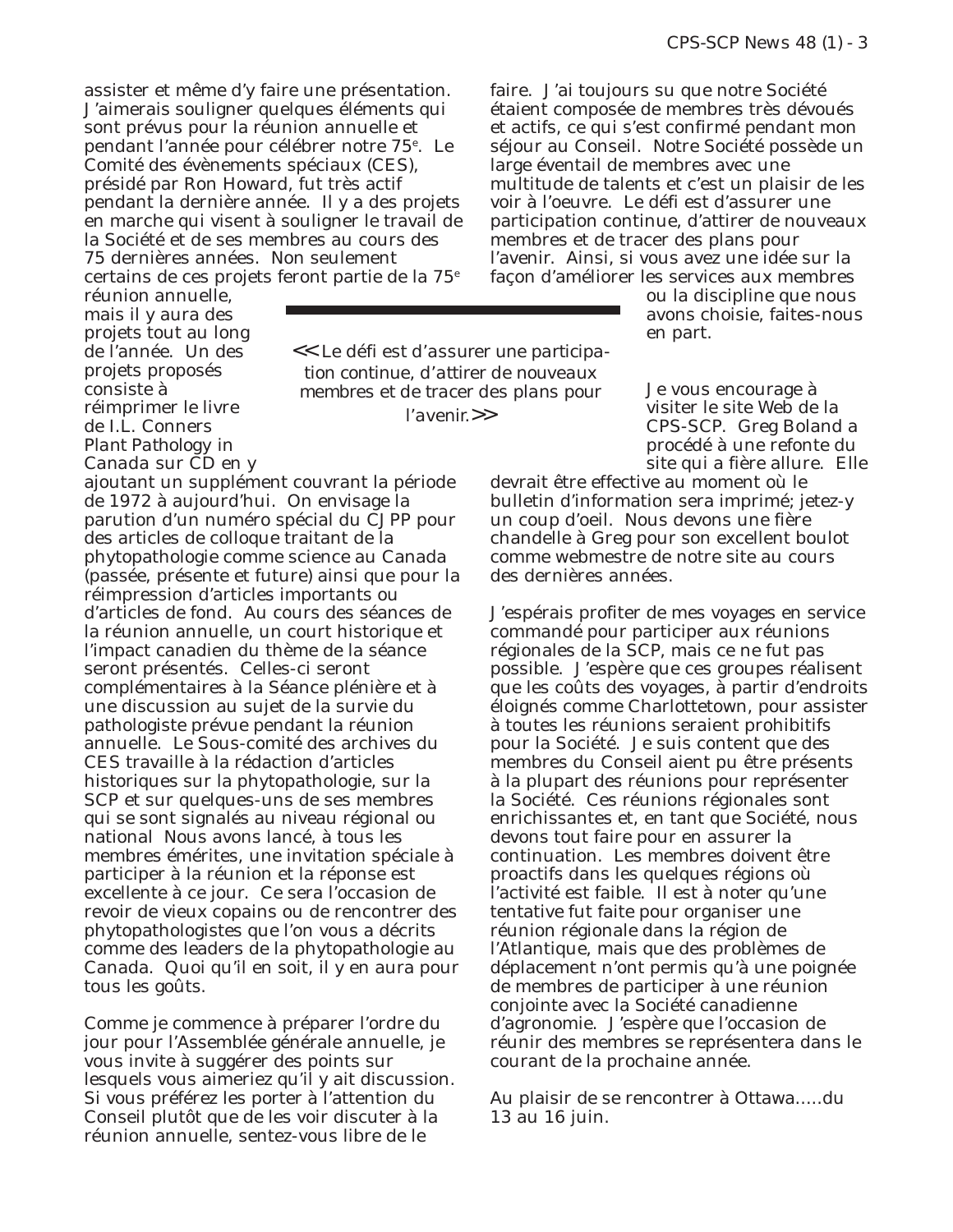**The Canadian Phytopathological Society** *75th Anniversary - Annual meeting*



**la Société Canadienne de Phytopathologie** *Congrès annuel - 75ème anniversaire*

### **June 13-16 juin, 2004, Crowne Plaza, Ottawa Shaping the Future Façonner l'avenir**

The Canadian Phytopathological Society is celebrating its 75th anniversary in 2004. Come and help us to celebrate this historic event and the advancements made in our discipline. A Special Events Committee (SPEC) was formed in July, 2002, to assist with planning and conducting events, activities and celebrations associated with this special annual meeting. We want to highlight our accomplishments over these many years and also to look at what will shape the future. We have planned several scientific sessions and also invited key decision makers to come to talk to us. SPEC has invited many emeritus members of the society to attend and their response has been very enthusiastic. This should be a unique opportunity to reminisce about what we have done and to put on our visionary hats. See http://cps-scp-conference.org for more information about the meeting.

#### Location:

Hotel Crowne Plaza, 101 rue Lyon Street, Ottawa, ON (K1R 5T9)

For Hotel Reservations: (613) 237-3600 or 1.800.2CROWNE Book online at http:// www.crowneottawa.ca/. The number of blocked rooms at \$129 (single or double occupancy, \$10 for additional occupants) is limited so book as early as possible (deadline May  $13<sup>th</sup>$ , 2004).

#### Registration:

\$300 for regular members registering early. Register at http://cps-scpconference.org.

En 2004, la société canadienne de phytopathologie célèbre son 75ème anniversaire. Venez nous aider à célébrer cet événement historique et les progrès réalisés dans notre discipline. Un comité d'événements spéciaux (CES) a été formé au mois de juillet 2002 pour aider à la planification, l'organisation des événements et des activités pour cette réunion annuelle de jubilé. Nous voulons mettre l'accent sur nos réalisations à travers ces nombreuses années mais aussi regarder comment façonner l'avenir. Nous avons planifié plusieurs sessions scientifiques et nous avons également invité certains décideurs importants à venir nous parler. Le CES a invité beaucoup de membres honoraires de la société et leur réponse a été très enthousiaste. Ceci devrait être une occasion unique de se rappeler de ce que nous avons fait et de discuter de notre vision pour l'avenir. Pour plus amples renseignements consultez notre adresse internet : http://cps-scp-conference.org.

#### L'endroit :

L'hôtel Crowne Plaza, 101 rue Lyon Street, Ottawa, ON (K1R 5T9) Pour la réservation : Tél.: (613) 237-3600 ou1.800.2CROWNE Site internet: http://www.crowneottawa.ca/. Le nombre de chambres réservées au prix de 129 \$ (par personne plus 10\$ pour une personne additionnelle) est limité. Faites votre réservation avant le 13 mai 2004 pour bénéficier de ce tarif.

Inscription :

\$300 pour les membres réguliers. Au site internet : http://cps-scp-conference.org.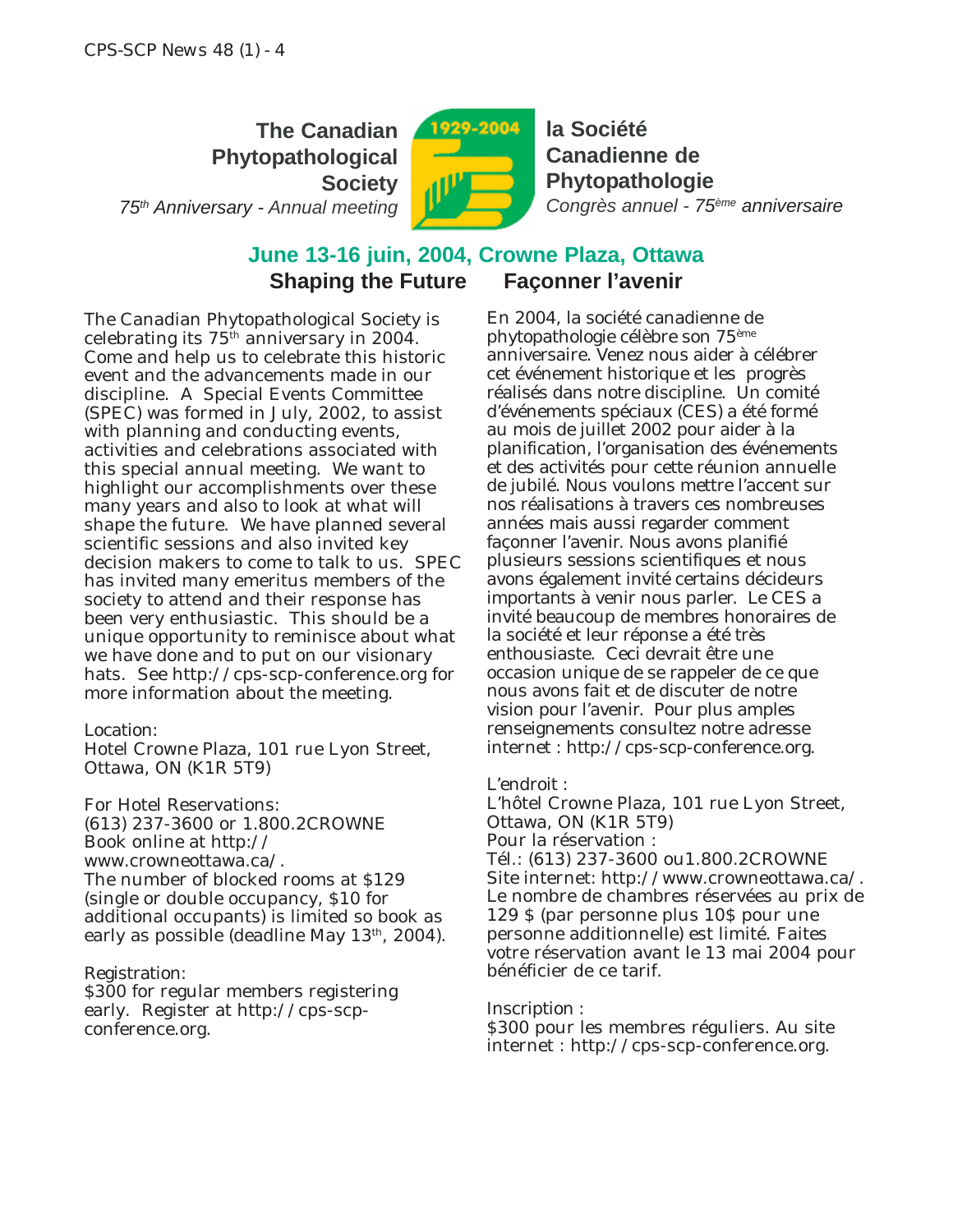#### **Program at a glance:**

Sunday June 13<sup>th</sup> 10:00 am Registration desk opens 2:00 pm Plenary Session, Ballroom B/C *Historical and Future Perspectives of Plant Pathology* 6:00 pm Opening Reception, Grand Salon

Monday June 14<sup>th</sup>

9:00 am Symposium I, Ballroom B/C *Managing Diseases and Respecting the Environment* 1:30 pm Ballroom B/C Contributed paper student competition

evening Graduate Student Social

Tuesday June 15th

9:00 am Contributed Papers, Ballroom B,C 10:30 am Poster session 1:30 pm Symposium II *Shaping the Future* 7:00 pm Anniversary Banquet

Wednesday June 16<sup>th</sup>

8:00 am Breakfast and Business meeting 10:00 am Contributed papers noon End of Meeting

17-19 June

Fungal identification course http://res2.agr.gc.ca/ecorc/fungi/ 04\_e.htm

#### **Abstracts:**

Deadline for submission April 23rd. Send by e-mail to cps-75 abstract@agr.gc.ca.

#### **What to do in Ottawa:**

Many monuments, historical buildings, museums, and other popular tourist locations are within walking distance of the hotel. The city has close to 200 km of bicycle trails. You can find more at the following web sites: http://www.canadascapital.gc.ca/ index\_e.asp http://www.ottawatourism.ca

**Le programme :** Dimanche 13 juin 10h00 : Ouverture du bureau d'inscription 14h00 : La session plénière, salle de Bal B/C. *Historique et les perspectives futures de la pathologie végétale* 18h00 : Réception de bienvenue, au Grand Salon Lundi 14 juin 9h00 : 1er colloque, salle de Bal B/C. *La gestion des maladies en respectant l'environnement*. 13h30 : dans la salle de Bal B/C La présentation des communications scientifiques pour la compétition des étudiants La soirée pour les étudiants Mardi 15 juin 9h00 : La présentation des communications scientifiques 10h30 : La session des affiches 13h30 : le 2<sup>e</sup> colloque *Façonner l'avenir* 19h00 : Banquet du 75e anniversaire Mercredi 16 juin 8h00 : Petit déjeuner et assemblée générale 10h00 : La présentation des communications scientifiques 12h00 : la clôture de la réunion annuelle 17 au 19 juin Cours sur l'identification des champignons http://res2.agr.gc.ca/ecorc/fungi/ 04\_f.htm

#### **Les résumés :**

Le 23 avril 2004 est la date limite pour soumettre les résumés. Envoyez vos résumés à l'adresse suivante: cps-75-abstract@agr.gc.ca

#### **Quoi faire à Ottawa :**

Plusieurs monuments, édifices et musées historiques et autres sites touristiques situés tout près de l'hôtel. La ville d'Ottawa a presque 200 km de pistes cyclables.

Consultez les sites internets : http://www.canadascapital.gc.ca/ index\_e.asp http://www.ottawatourism.ca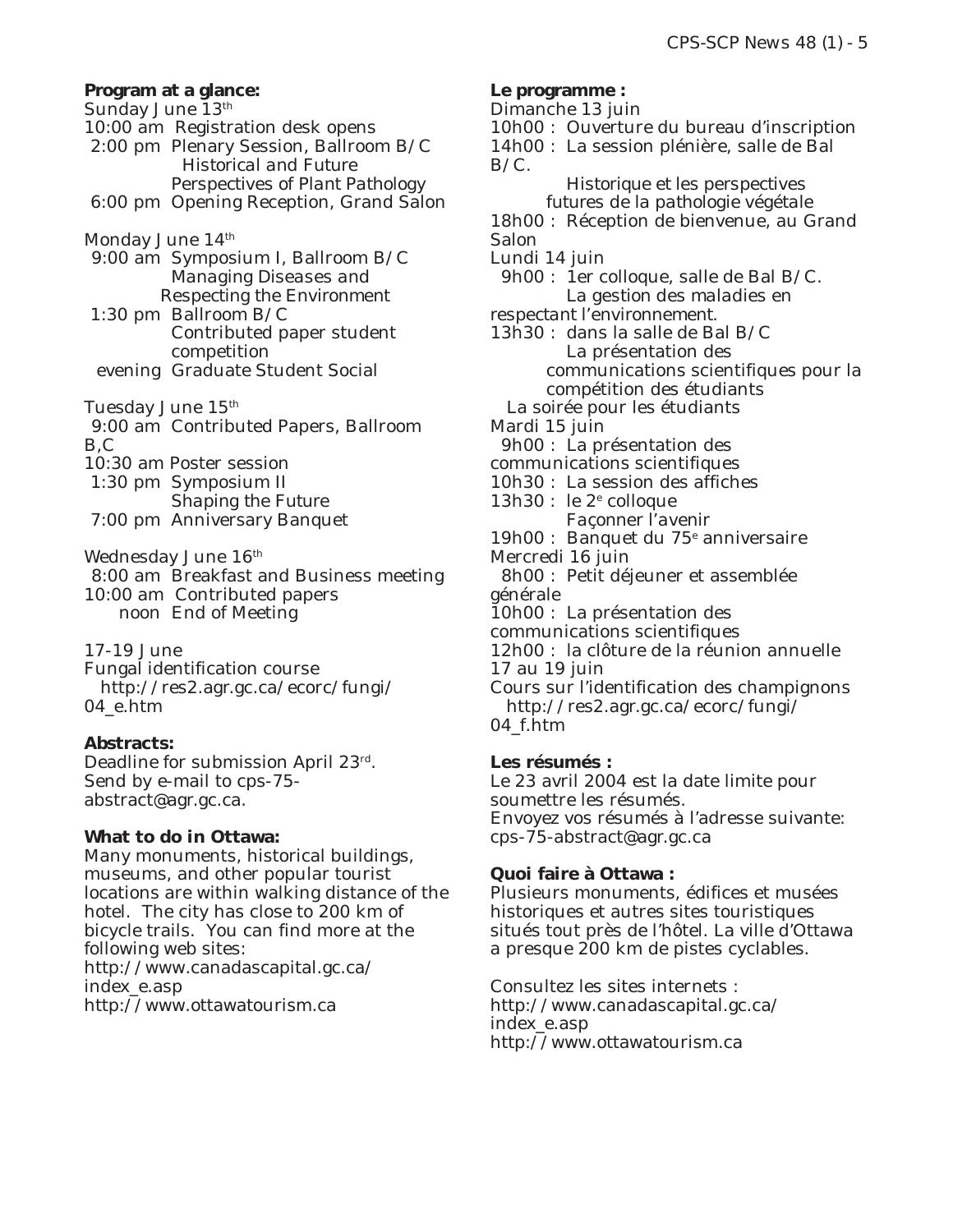#### *CPS-SCP News 48 (1) - 6*

CPS-75-SCP, KW Neatby, 960 Carling Ave., Ottawa, ON, K1A 0C6, tel: 613-759-1798, fax: 613-759-1701

#### **http:// cps-scp-conference.org cps-75scp@agr.gc.ca**



Crowne Plaza Hotel (Photographer Pierre St Jacques).



Parliament Buildings (top) and Rideau canal (bottow), Ottawa, Ont. (Photographer Pierre St Jacques).

**The Canadian Phytopathological Society, Inc. La Societe Canadienne de Phytopathologie Inc.**

#### **Proposed Amendment to the By-Laws**

Notice of Motion

"The governing Board of the Canadian Phytopathological Society wishes to bring forward a motion at the Annual General Meeting of the Society to be held in Ottawa, Ontario on June 16, 2004, to approve the attached amendments of the CPS By-Laws, in accordance with By-Law XVII, Section 1. Members are notified that they may vote in favour of or against adopting each of the proposed amendments at the AGM."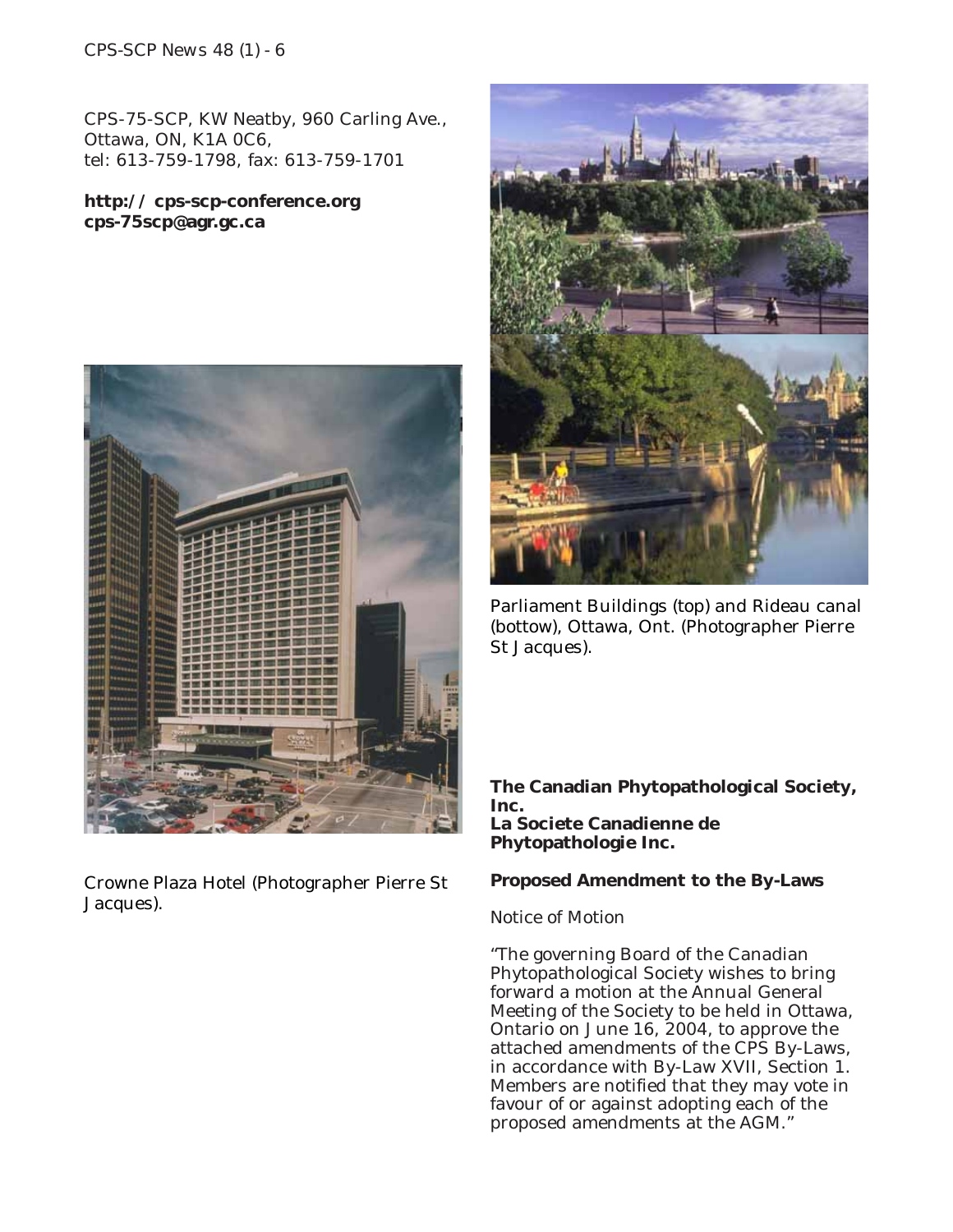The proposed change to the CPS By-Laws are as follows:

II: Provincial Societies, Regional Groups and Regional Representatives General Responsibilities and Activities of Regional Representatives

#### Current By-Law States:

7. An amount, not normally exceeding \$50.00 annually, shall be available to Regional Groups for promoting regional activities. The Board may approve a larger amount following consideration of the merits of the request on an individual basis.

#### Proposed Change:

7. An amount, not normally exceeding \$150.00 annually, shall be available to Regional Groups for promoting regional activities. The Board may approve a larger amount following consideration of the merits of the request on an individual basis. The extra funds will only be sent to the Regional Group following an itemized expense report to the CPS treasurer.

#### **XIII Affiliation**

Current By-Law States:

The Society shall be an associate member of the International Society for Plant Pathology

Proposed Change:

The Society shall be an associate member of the International Society for Plant Pathology The Society shall be a member of Plant Canada

**La Société Canadienne de Phytopathologie Inc. The Canadian Phytopathological Society, Inc.**

#### **Propositions d'amendement aux Règlements**

#### Avis de motion

« En conformité avec le Règlement XVII, Section 1, le Conseil d'administration de la Société Canadienne de Phytopathologie

présentera une motion à l'Assemblée générale annuelle de la Société qui se tiendra à Ottawa, Ontario, le 16 juin 2004 pour faire approuver les amendements cijoints modifiant les règlements de la SCP. Les membres sont avisés qu'ils peuvent voter pour ou contre l'adoption de chacun des amendements proposés à l'AGA. »

Les modifications proposées aux Règlements de la SCP sont les suivantes :

II : Sociétés provinciales, Groupes régionaux et Représentants régionaux Responsabilités générales et activités des Représentants régionaux

#### Règlement actuel :

7. Une somme ne devant normalement pas dépasser 50 \$ par année doit être mise à la disposition des Groupes régionaux pour favoriser la tenue d'activités régionales. Le Conseil d'administration peut accorder, sur une base individuelle, une somme plus élevée en considération de la valeur d'une demande.

#### Règlement proposé :

7. Une somme ne devant normalement pas dépasser 150 \$ par année doit être mise à la disposition des Groupes régionaux pour favoriser la tenue d'activités régionales. Le Conseil d'administration peut accorder, sur une base individuelle, une somme plus élevée en considération de la valeur d'une demande. Les fonds supplémentaires ne seront versés au Groupe régional que sur réception, par le trésorier de la SCP, d'un rapport de dépenses détaillé.

#### XIII Affiliation

Règlement actuel : La Société doit être membre associé de l'*International Society for Plant Pathology*

Règlement proposé : La Société doit être membre associé de l'*International Society for Plant Pathology* La Société doit être membre de *Plant Canada*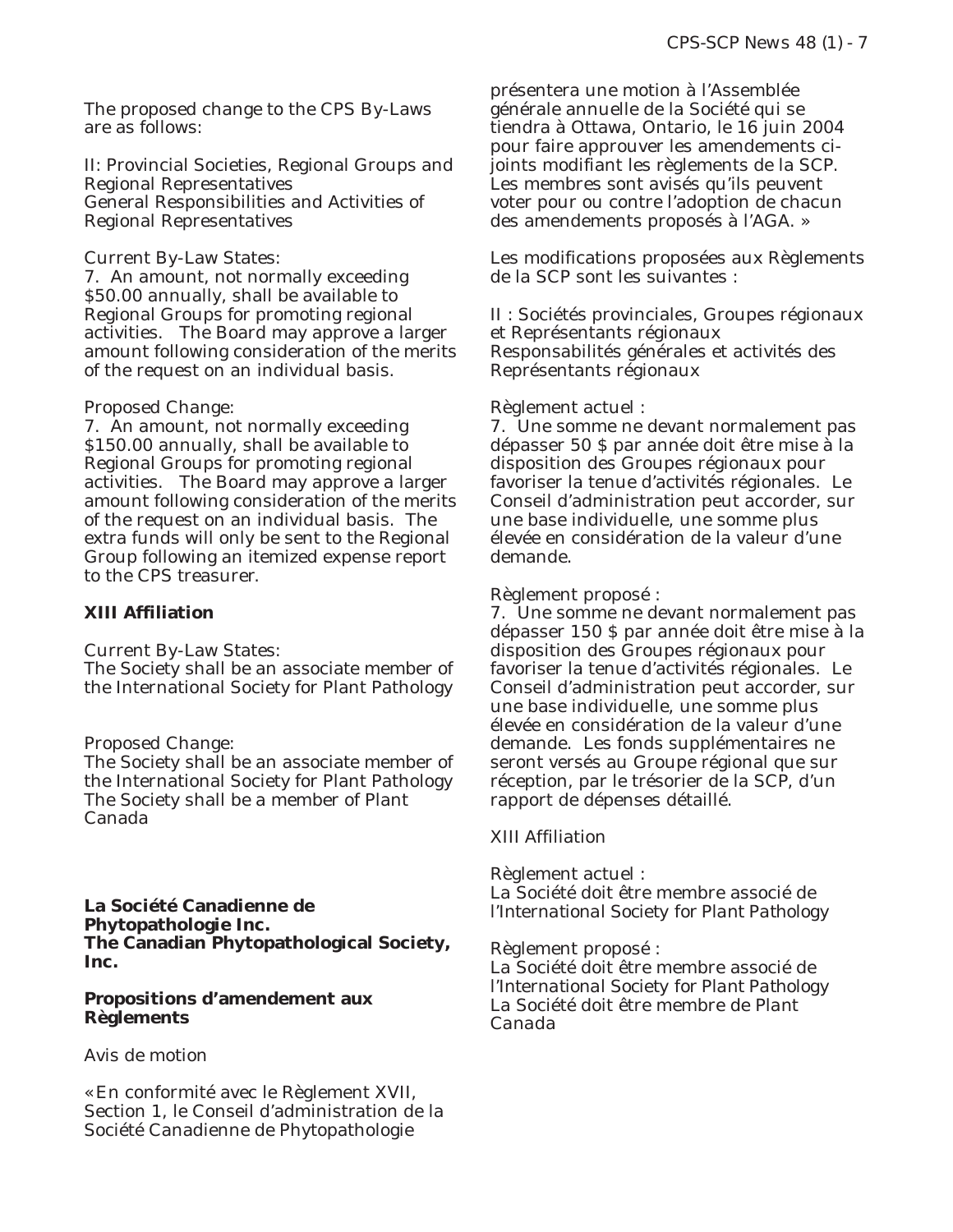### *Canadian Phytopathological Society*

### **75th Anniversary - Reminiscences**

#### **Reminiscences**

#### *Lloyd N. Chiykowski*

The President's invitation to reminisce about my experiences regarding plant pathology and the Society has proven to be an interesting mental exercise. I doubt that the Society and I sharing the same year of birth qualifies as one such experience, but it does open the door to the question of why or how, many of us chose, or dare I say it, stumbled upon a career in this discipline. When a fellow entomology student at the University of Manitoba was asked why he had chosen Entomology he jokingly responded, "because the registration line was shorter than the one for Engineering". My career choice proved somewhat puzzling to my family and friends. They were impressed when, following a year in the labour force after graduating from high school, I decided to enter university. They were even more impressed when I said I was going to study Entomology. The significance of what I was about to do, however, soon lost all its value when I explained the meaning of the word bugs! And why did I choose Entimology? Simply put, two of my friends impressed me with a story about an entomologist at the research lab in Winnipeg who had this very important job and got to drive a government car. I'm sure my soon-to-be wife, Alice, must have had some serious doubts about my field of study when, in the first year of my Master's program, we had to set our wedding date based on the period between two generations of the onion maggot. I'm sure there are many members of the Society whose career choices were based on a wide range of weird and wonderful circumstances, but in the end I believe we are pleased with the course we have taken.

How a graduate from the University of Wisconsin with a major in Entomology and a minor in Plant Pathology eventually reached the dizzy heights of the presidency of this august Society may also seem to require some sort of explanation.

Arriving in Ottawa as a newly minted Research Scientist in June 1958, I joined a group of economic entomologists in the Division of Entomology in the Science Service of the Canada Department of Agriculture. Although basically an entomologist, my graduate studies also had included plant diseases that were transmitted by leafhoppers. Since no one in the group had any interest in plant diseases, I found myself somewhat isolated when it came to exchanging ideas—especially those dealing with epidemiology.

Fortunately, the situation changed the following year when I experienced the first reorganization of my career; the amalgamation of the Science Service Branch and the Experimental Farm Services to form the Research Branch. The main emphasis of the change was to develop and coordinate the Department's research programs on a problem rather than a discipline basis. The result was the formation of a number of institutes made up of research staff from various disciplines. I became a member of the Plant Research Institute (PRI), joining a group of scientists, mainly plant pathologists, whose research involved the epidemiology of plant diseases. The group was headed by John Slykhuis who was already well-known for his work on cereal disease transmission by leafhoppers and mites. Little did I realize that this move was a precursor to the changes that would go on for the next 30 years. This submersion of an entomologist in a pool of plant pathologists (no pun intended) led to my membership in the Society in 1962 and was the start of a close working relationship with pathologists throughout my career.

In 1967, a merger of PRI with the Microbiology Research Institute led to the formation of the Cell Biology Research Institute (CBRI) with "the common purpose of studying the living processes of cells in general". Three years later, the Phytopathology Section and John Slykhuis from Virology were transferred to the Ottawa Research Station (ORS). The remaining virologists, together with two scientists from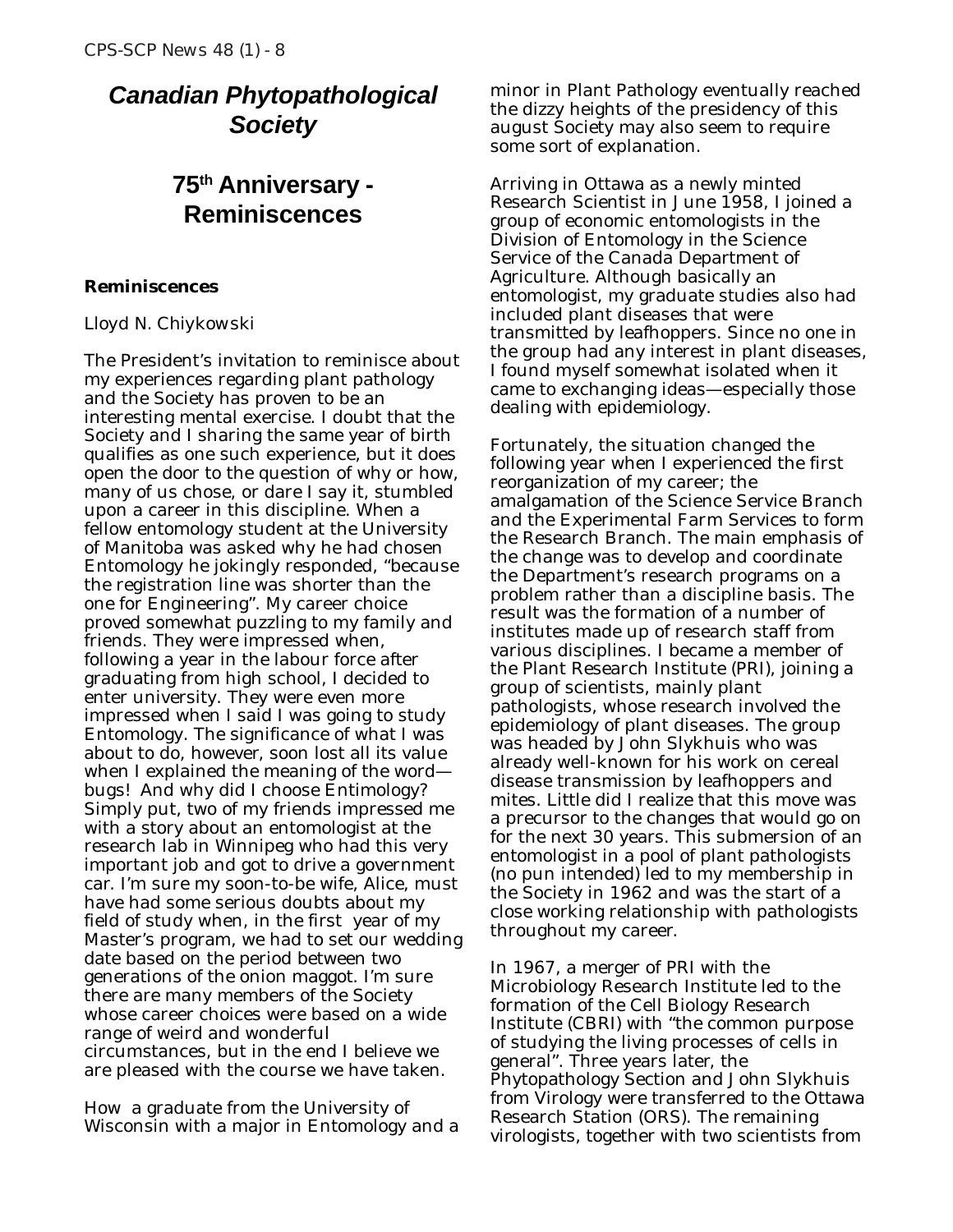the Biochemistry Section, now became the Host-Parasite Relationship Section. Further amalgamation in 1971 with the Analytical Chemistry Research Service resulted in the Chemistry and Biology Research Institute (still CBRI). Have I lost anyone yet?

Stability reigned supreme until 1985 when the Plant Research Centre (PRC) came into being with staff coming from parts CBRI and ORS. Centre (as in Centre of Excellence) at this point had become the 'in' word and Institute was 'out'. Although I cannot remember which reorganization was involved, the following anecdote serves as an example of how quickly changes could occur.

After arriving home early from a scientific meeting one December, Alice and I decided to go to our Institute's Christmas Party. When we arrived, some of my colleagues expressed surprise at seeing us. I explained that I had returned from my trip earlier than expected and decided it would be nice to join the festivities. Their reply was, "We didn't know you had been away but we are surprised to see you here because you're no longer a member of this Institute". I had only been gone <u>four days</u>!

The last reorganization to affect me occurred in 1991. By this time I had survived the system for 33 years, had injected approximately 160,000 leafhoppers with a number of different phytoplasmas, and used some 135,000 aster, 34,000 clover, and 19,000 celery plants in my research. Not sure I could survive the excitement generated by still another change, I opted for early retirement and a new in career—the study of plant and insect pests of golf courses! Although my 'paper' location changed many times, my 'physical' location remained the same for 32 years—old Building #73. Somewhat decrepit in shape but labeled, 'the building with the old-world charm', by Tony Ludwig, our Director-ofthe-week at that time, the building had two great features. First, it offered an unobstructed view (five windows) of the Arboretum, and secondly, it was far removed from the administration office. A year following my retirement the building was also retired (read demolished) and the site converted to a lawn with a park bench (sans plaque).

The highlight of my career was, without doubt, my term as President of this Society in 1988-89. It was a truly rewarding experience that not only allowed me to meet and work with pathologists with a wide range of interests, but also to more fully appreciate the effort and dedication of our members.

I sincerely thank you, the Society members, for allowing me this honour and wish you good fortune and much success in the years ahead.



**Lloyd N. Chiykowski**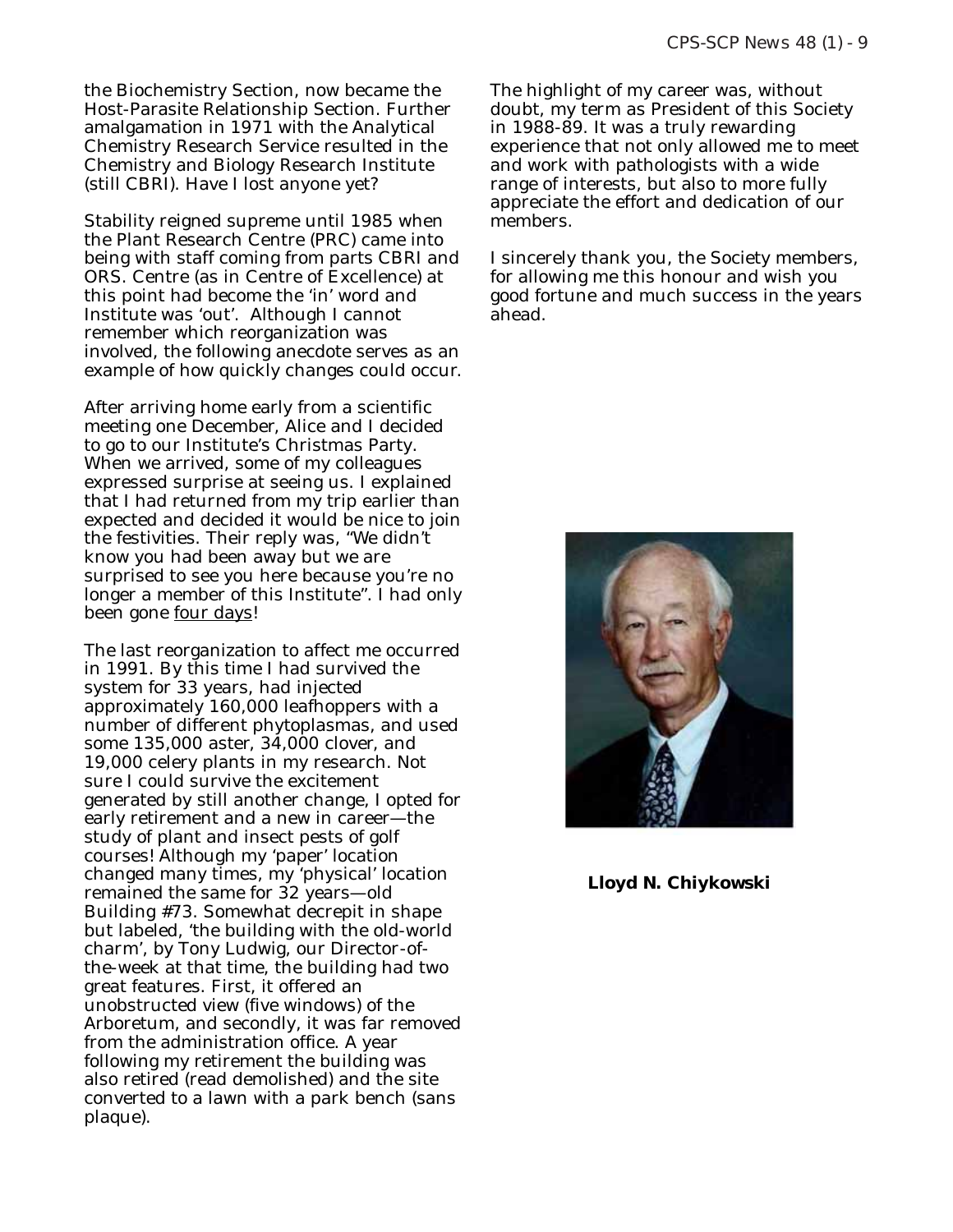#### **Ups and downs in the search for resistance in crops' progenitors**

In my early days as graduate student in Plant Pathology I was inspired by my supervisor, the late Prof. Isaac Wahl, to search for disease resistance in *Avena sterilis* (wild oats), the progenitor of oats. Eager of traveling, I have cris-crossed our small country and collected seed of wild oats. Very soon, the great idea materialized. I had the opportunity to go for pre-doctoral visit and studies in Winnipeg, Manitoba, to have first-hand encounter with the leading Canadian specialists in breeding disease resistant cereals: Profs. T. Johnson, Gordon J. Green, D.J. Samborski and others. Among

Z. Gerechter-Amitai, I. Wahl, and A. Dinoor collecting Avena sterilis near Beit Dagan, Israel, May 1964



the 200 accessions of wild oats that I brought with me from Israel, I found several lines with complete resistance to important races of oat crown and stem rusts. Later on, back in Israel, I made an intensive collection of wild oats, tested them for resistance and came across quite a number of lines, resistant to races 264 and 276. A 'gold-mine' for oat-breeders was just around the corner everywhere. Dr. H.C. Murphy, leader of oat research in the USDA, came for a visit to see the 'gold-mine' *in vivo*. Naive as I was, I took him around to show him, not only the great performance of wild oats but also the severe destruction that crown rust can cause in wild oats. This was just 'shooting at my legs', because he and Prof. Wahl, were quite surprised and very embarrassed. But this was not sufficient to "release the coin" and understand nature. Years later, one of my

first Ph.D. students, was assigned to study natural populations of wild oats and crown rust. He did not go very far. Rust isolates that he collected from natural populations of wild oats, were virulent to the wild oats of the same locations. The brilliant dream collapsed, the frustrated student moved to business administration, and I was left with the unfulfilled dream. It took several years of stubborn studies by another student, the late Dr. Nava Eshed, and by me, to suddenly be hit by the lightning of understanding: "there is no prophet in his own town" it says in the old bible. We found it in wild oats and crown rust, wild barley and powdery mildew and wild wheat and powdery mildew. Local plants are not resistant to local pathogens; they are though, very resistant to alien pathogens and races that they have not encountered before. Locally, a dynamic equilibrium is being established, controlled by the environment, whereby plants can endure the impact of epidemics. The environment is harnessing the pathogens, where there is no harnessing, the wild plants cannot survive.

Amos Dinoor, Faculty of Agricultural, Food and Environmental Quality Sciences, The Hebrew University of Jerusalem, Rehovot Campus Israel



**Amos Dinoor**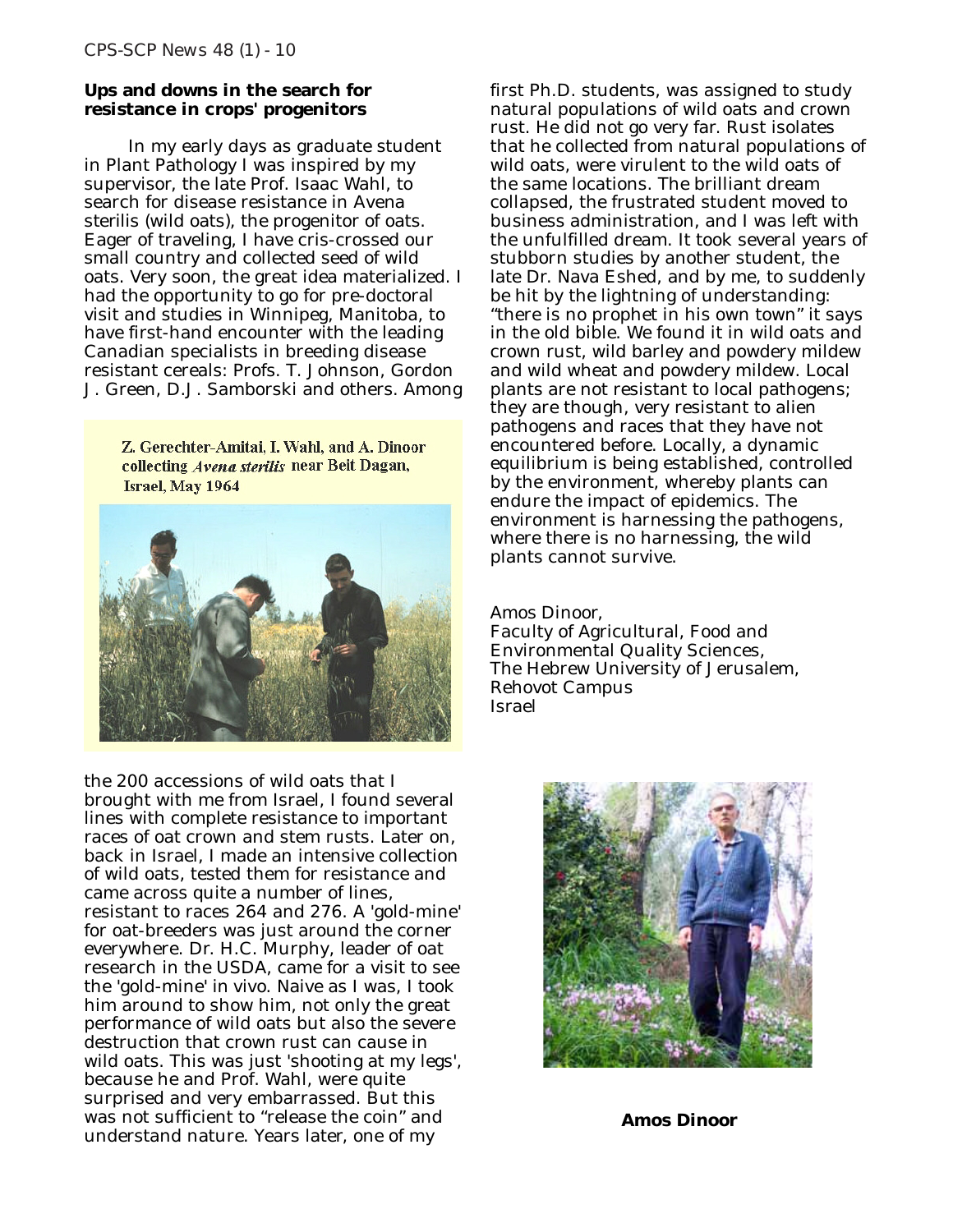#### **Reminiscences**

Submitted by J.W. Martens

June 7, 1955 was a great day for me; it was the day I became part of the team at the Winnipeg "Rust Lab," an event that would shape all of my professional life, leading to lasting friendships, discoveries in science and high adventure. Dr. W.E. Sackston (Wally), that venerable pillar of the Canadian Phytopathological Society, was my first supervisor, mentor and life-long friend. Were it not for the support and encouragement of Wally, Dr. W.C. McDonald and Dr. T. Johnson, I might never have become a research scientist.



of Agriculture Canada. Even at the technician level, I felt part of the team; to be part of that group was a privilege and an honour. We had excellent relations with growers, the public and industry;

Those were the

"golden years" of what was later to become the Research Branch

**J.W. Martens**

germ plasm for crop improvement was considered "public domain" – shared more or less freely worldwide, even across Cold War borders – science was the servant of society and cultivar registration was based on merit.

Wally's area of research was diseases of sunflowers and flax so I learned about those first hand: rust and rust races, leaf spots, rots, *verticillium* wilt and aster yellows virus. The late-summer-fall disease surveys were sometimes cold, wet and miserable but most often more like fun than work. Wally taught me all about Koch's postulates on a disease survey. He also taught me about Dr. Reginald Buller, the history of the Rust Lab and the celebrated scientists that had worked there. He was in the habit of introducing me to visitors coming to our laboratory. I remember meeting Drs. W.F. Hanna, K.W. Neatby, J.C. Woodward and a number of foreign visitors. On one occasion, he introduced me to a certain Dr. Bell from Rothamsted. I shook his hand and then,

astonished, said "Rothamsted?! May I shake your hand again. Your Institution conducted the first known crop fertilizer experiments over 150 years ago!" Wally was not upset.

When Wally went to Macdonald Campus of McGill University, Bill McDonald became my supervisor. He made several important contributions to my career. Bill was very supportive but on one point we disagreed. By this time I was nearing the end of my part-time bachelors degree. I asked him if I could continue as his technician, slowly working away at a Master's degree. His answer was decisive. "No, what you need to do is go to an Ivy League American University that has many experts in the various subdivisions of plant pathology – and stay there until you have completed your thesis. Not only will you be taught by experts but you will also meet students from many countries." This was some of the best advice I have ever received. Dr. T. Johnson, the Director at the time, also become involved. He told me that there is strength in diversity, that the Lab had a preponderance of University of Minnesota graduates and that I should consider places other than Minnesota. I listened, and with the help of alumnus Bill McDonald, was accepted at the University of Wisconsin. I am very grateful fora really good experience at Wisconsin; it was like Bill said it would be.

Following Graduate School, I became a part of the oat improvement team at Winnipeg with responsibility for stem rust and subsequently Project Leader for the wheat improvement team. The highlights of the period were:

- the "moments of discovery" and the completion of research and cultivar development projects as signalled by the acceptance of manuscripts for publication or the acceptance of cultivars for registration
- the botanical expeditions to the Middle East and Africa with Drs. Rajhathy and Fedak, in search of germ plasm for crop improvement
- the development of an international system of nomenclature for the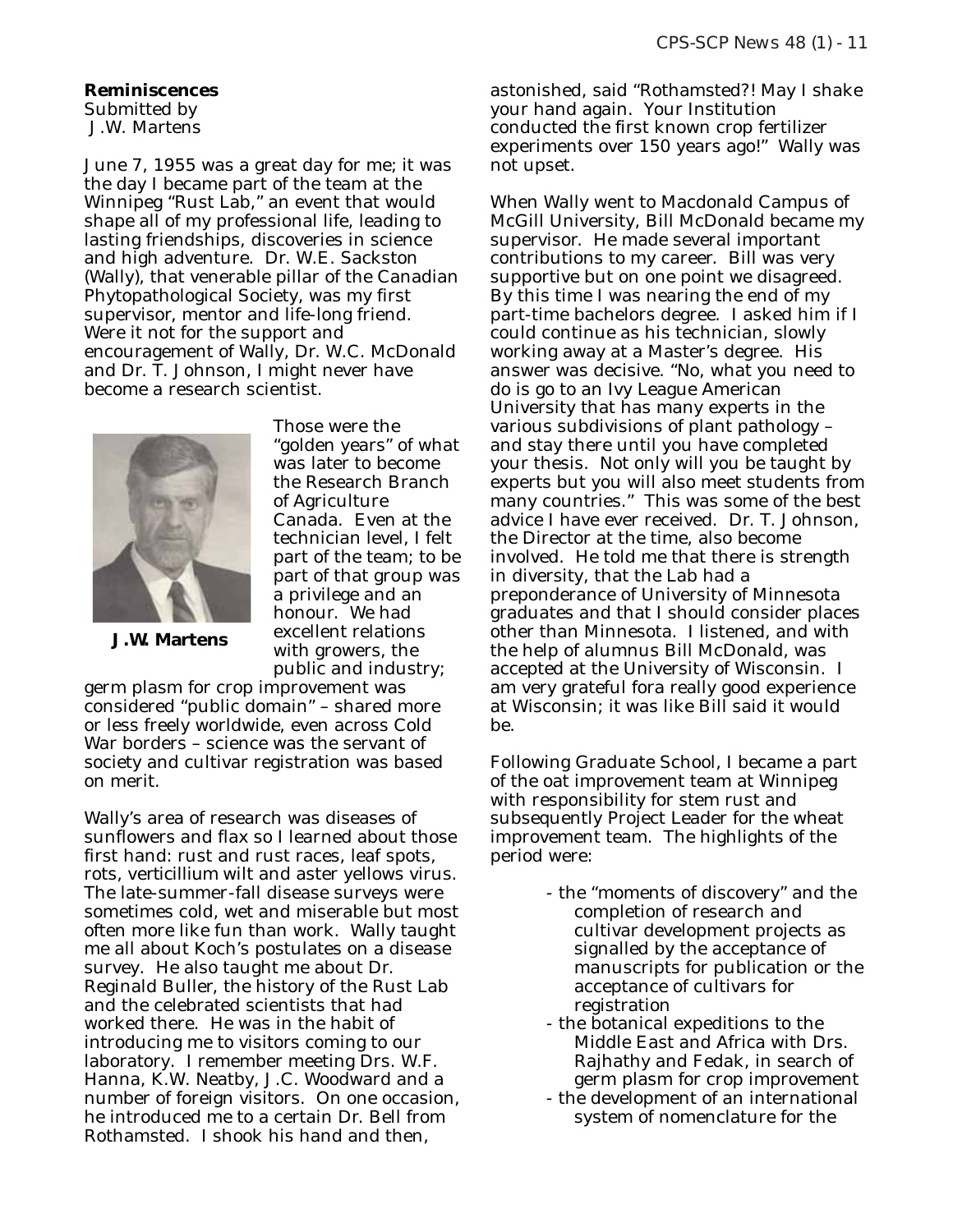cereal stem rust with Dr. Alan Roelfs, USDA

- being part of the creation of the CPS/APS Glenn Anderson Lectureship on World Food Security and the successful nomination of colleagues for recognition
- the completion of the revised *Diseases of Field Crops in Canada* with Drs. Atkinson and Seaman and scores of cooperators
- being elected President of the Canadian Phytopathological Society, and being elected a Fellow of the Society
- the wheat improvement project in East Africa and a year with the Department of Scientific and Industrial Research in New Zealand
- being part of the little "CPS that could" in hosting the International Congress of Plant Pathology in Montreal
- participating in the XII International Botanical Congress in St. Petersburg (then Leningrad) in 1975. Travelling to Russia was of particular personal importance, as my father had been the Director of the Veselo Ternoweka Professional School of Agriculture in Krivoy Rog District, South Russia. The paper was "The Collection, Utilization and Preservation of Wild Avena Species from Africa, the Mediterranean and the Middle East" by Martens, McKenzie and Rajahathy. The executive summary was that Agriculture Canada considered this germ plasm the heritage of humankind and was making it freely available to anyone in the world that wanted it. This presentation had to be the best I was capable of; Reg Simms and Alex Holowko of the Winnipeg Lab helped me with illustrated Russian/English slides. The lecture hall was large and full. To my left were large portraits of Marx, Engels and Lenin, under my podium was a large portrait of Nikolai Ivanovitch Vavilov, the great Russian scientist. The applause following the

presentation was the warmest I have received in my whole career. No one else in the session had used Russian slides. Dr. Walt Hagborg, from the Winnipeg Lab, was in the audience. He said that at that moment he was proud to be Canadian!

In reviewing my career, I became keenly aware of my indebtedness to colleagues who did so much to make it a great experience. The Winnipeg Rust Lab group was very special. The pathologists and plant breeders at the Universities of Manitoba and Saskatchewan and those at Agriculture Canada in Saskatoon, Swift Current and Regina were especially helpful, as were Drs. Richard Hamilton, Vancouver, Tom Atkinson, Lethbridge, Tibor Rajhathy, George Fedak and Lloyd Seaman, Ottawa.

Internationally, I found the professors at the University of Wisconsin and the scientists of the United States Department of Agriculture among the most generous in the world. They gave freely of their best plant germ plasm, advice and cooperation. Dr. Alan Roelfs, USDA, St. Paul, my closest collaborator, was superb! At CIMMYT, it was Drs. Glenn Anderson and Gene Saari and Norman Borlaug. In Turkey, it was Dr. Ayla Sencer and at the Nordic Gene Bank in Sweden it was Ebbe Kjellquist. And there were many more in Africa, Asia, Australia, New Zealand, South America, the Middle East, and Eastern and Western Europe – great persons all. Without them, my story would be greatly diminished.

I close with a highlight of more recent times. In 2003, I was invited to the CPS meeting in Montreal for the launch of the revised *Diseases of Field Crops in Canada.* Not only have the Editors and members of the Society raised the bar for academic excellence, inviting format and user friendliness, but they have produced something significantly better than we were able to do two decades ago. An excellent expression of science as a servant of society is found in their preface: "The Canadian Phytopathological Society was anxious to ensure that *Diseases of Field Crops in Canada* retained its modest price and remained accessible to students and farmers." What a splendid attitude! May this continue to be a guiding philosophy.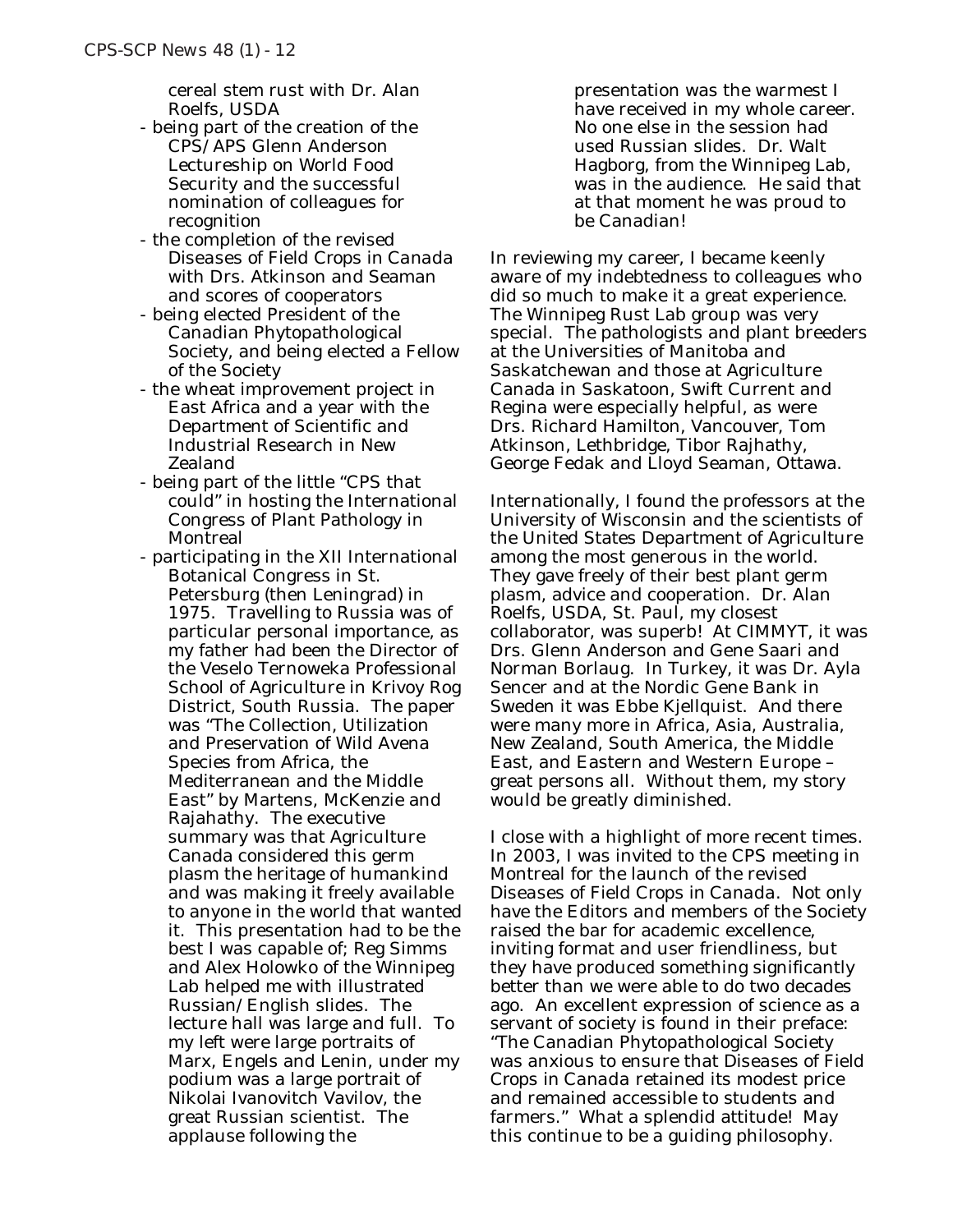#### **Ventures in Plant Pathology by Blair MacNeill**

Many years ago as an undergraduate at Acadia University, I noted in my diary an item that had appeared in the local newspaper. This article reported that a new disease had appeared in eastern Canada that was likely to be a serious threat to our great American elm. Little did I realize that within just a few years I would be fending off inquires from distraught homeowners who were losing their favourite ornamental tree from Dutch Elm Disease. As I recall, my customers were not very happy when I suggested that their trees were essentially a lost cause.

Most of my ventures in plant pathology have been just that – not planned but rather a response to a problem that dropped into my lap. To a large extent I have my graduate students to thank for that since it often was an inquiry from one of them that prompted an investigation into a specific problem area. Of course, growers and farmers also helped me focus on what I should investigate and/ or teach. In my early days at the Ontario Agricultural College, now the University of Guelph, annual outbreaks of a virus disease in both field and glasshouse tomatoes opened the way for a study of "double virus streak". This disease results from synergism between TMV and Potato Virus X. One of my students found that the sequence in which these two viruses infect the plant determines the severity of the streak disease, an interesting example, perhaps of crossprotection between *unrelated* viruses. At about this time I was pleased to receive a note from the late Professor Vanterpool; he'd heard of our work and wrote to say that, in his early years, he also had initiated a study into streak but circumstances changed for him and he didn't have the opportunity to resolve it. He wished us luck!

Sometimes a research program at a university is undertaken only when the right student comes along to do the work. I'm thinking now of the days when research grants were very small and where there might not always be a critical mass of senior investigators on the staff of the institution. Some of the students that I could name who did outstanding work and helped me

venture into several new research fields, are men and women who are the backbone of research and extension in Canada today. You will recognize many of them, I'm sure. I'll mention only a few: Jim Menzies and Karen Bailey who worked on specialization in powdery mildew of wheat; Ron Pitblado and Jim Dick on pathogenic strains and host resistance in the tomato- *Pseudomonas* complex; Nancy Nickerson with *Exobasidium* on blueberry; Karen Bedford with *Pseudomonas syringae* on Mutsu apple; Lorne Stobbs and graft-inoculation of TMV



resistant tomatoes; Mary Boxall and the host-passage phenomenon with TMV in tomato; George Barron on avirulence in prototrophs of *Penicillium expansum* on apple; Janice Bartels-Schooley on the modes of action of the benzimidazoles fungicides; Cathy McKay on the sensitivity of field populations of *Venturia inaequalis* to dodine . As you might expect, the advanced courses

**Blair MacNeill**

that I taught were often built around the problem-solving techniques that these students demonstrated, much to the benefit of other students, undergraduate and postgraduate alike.

We all are proud of our CPS NEWS; how difficult it would be to keep contact with our colleagues across the country without the timely distribution of this publication. The genesis of this bulletin is somewhat obscure, at least to me. But for what it's worth let me relate one possibility. One day over coffee, George Barron and I were reminiscing about some of our friends from postgraduate days, wondering where they were and what they were doing. Shortly after, we decided to mail out a questionnaire to those whose addresses we knew, requesting some general information and a little update on their careers. We promised to assemble the replies on a couple of mimeographed pages and distribute them to the responders. Except for one scientist who objected to us making this "unofficial"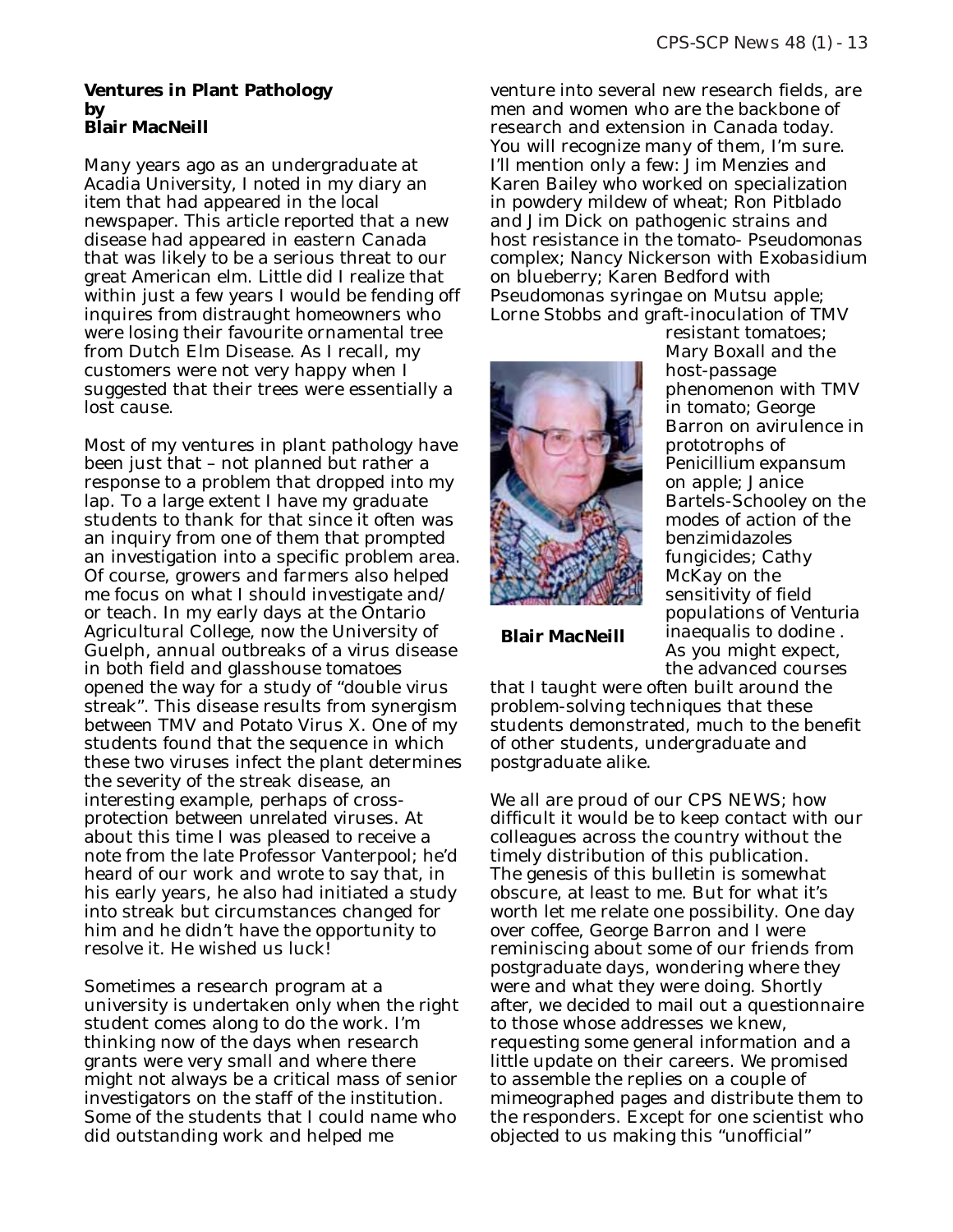inquiry unto his personal affairs, we received a number of very informative replies. Not long after this Guelph venture, Dr. Skolko, the Coordinator for Plant Pathology in Agricultrure Canada, became the editor of what we now know as the NEWS. And this time it was with the blessing of CPS! Since then, a succession of editors has assured that we have a very successful publication, so much so that today it rates an important line item in our budget. No more smudged mimeographed bulletins for us!

Now I'd like to say a few words about the Canadian Journal of Plant Pathology – *our* Journal. Dr. C.D. McKeen who pioneered this publication and served as its first Editor, suggested to me one day that I should take his place as editor since he'd had a long stint with the Journal and was looking forward to new ventures. One of his retirement projects, as many of you may know, is the regeneration of the American sweet chestnut in southern Ontario and beyond. For most of us that would be an even greater challenge than establishing a new journal! In my days as editor, we had a number of invited reviewers but no specialized editorial staff to take responsibility for the manuscripts, and as I had feared, the job soon proved to be very heavy. But with the help of Technical Editor Lloyd Seaman and many other dedicated reviewers, the Journal survived my 10-year tenure. I should tell you that on one occasion I was especially rewarded for our efforts; you see, an author actually wrote to me saying that, because of the editorial work of the journal staff, the final draft of his paper was even better now that as originally submitted. What an admission, but what a compliment!

Today, I regret to say, I find that plant pathology is almost an alien science – even the vocabulary has changed from the early days, largely because our discipline has broadened to include so many ancillary sciences. Accordingly, I hear very little about field problems and how to resolve them. When my rhubarb gets sick I have no extension officers to turn to; my seven apple trees are covered with scab and I can't buy a domestic-use fungicide that will control it; my wife's geraniums are being devastated by a rust and in my ignorance I blame the

supplier for bringing in a new pathogenic race on the cuttings. *Now, if only I could persuade a couple of ambitious graduate students to venture into these problem areas, I'm sure we'd get some answers….*

#### **Phytopathological Reflections** *Ronald E. Wall*

Congratulations to the CPS on its 75<sup>th</sup> anniversary. I can't recall 75 years of history but have fleeting glimpses of the past fifty. It is amazing to think of the changes during that time. The world population has more than doubled, from about 2.5 billion to over 6 billion. The past half-century has seen logarithmic development in the fields of nuclear energy, transportation, computer technology, space exploration, deep-sea exploration, genetics and biochemistry. In agriculture and forestry, scientific advances have enabled mass production of food and fibre and caused dramatic changes in the quality of rural life. In plant pathology, the types of diseases have changed. We have seen the growth and decline of the organic pesticide industry. Biological controls went through a period of low popularity but are now receiving serious attention. Biotechnology has opened exciting new vistas and also raised some serious questions.

Our lives are shaped by the times in which we live and we have probably lived through the most prosperous era in the history of western civilization. So it was perhaps not unusual that in the 1950's I was able, unlike previous generations, to complete high school and go on to college. A farm background led to Guelph, where Professor Blair MacNeill inspired an interest in plant pathology. During graduate studies at the University of Wisconsin, I became involved in forest pathology. After graduate school, I was employed by Agriculture Canada at Harrow and a few years later transferred to the Canadian Forest Service.

The first issue of CPS NEWS in my possession is dated July 1965. It is interesting to look through these newsletters and note the changes in Canadian plant pathologists. The late '60's issues of the NEWS give the impression of a close-knit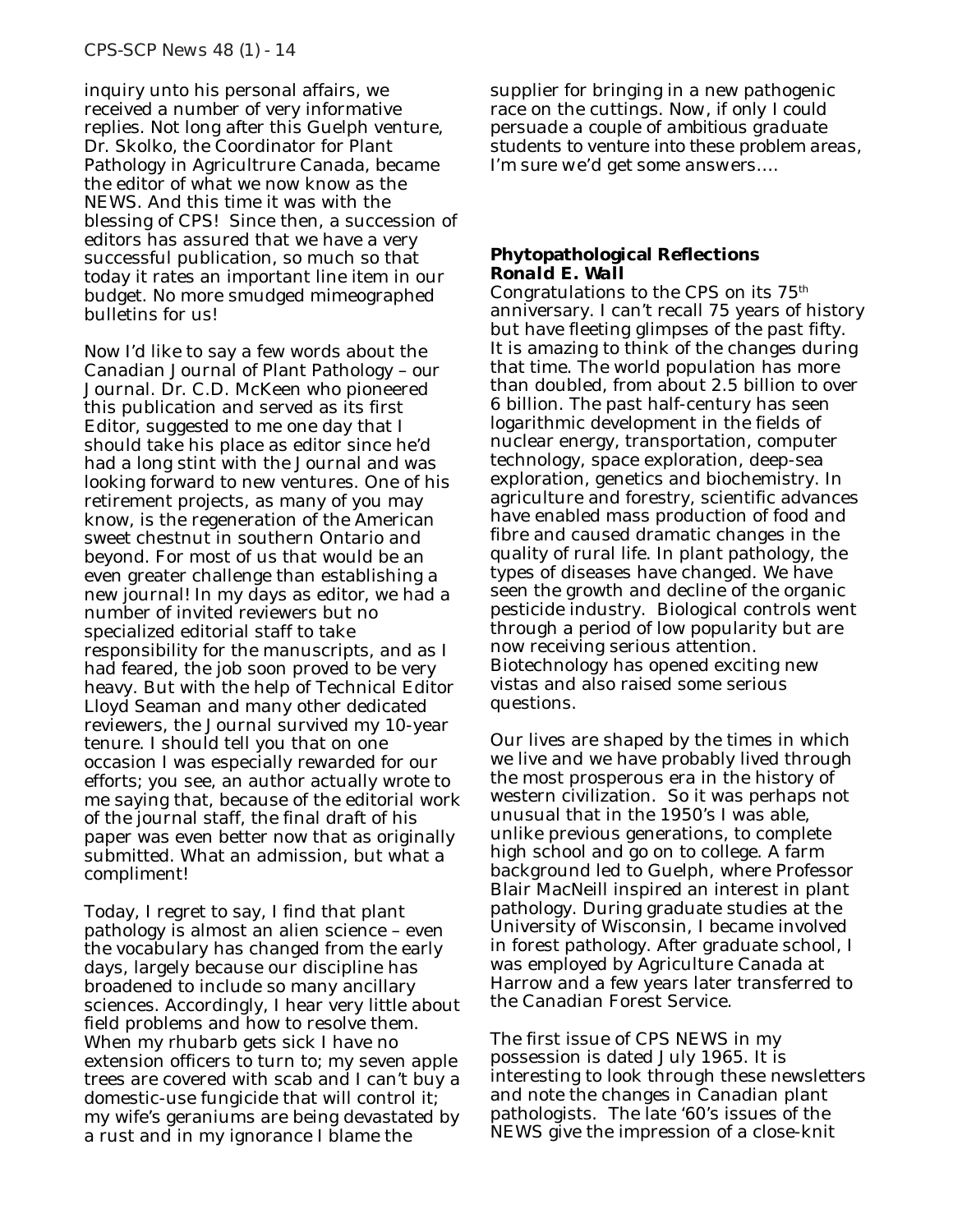group, mainly Agriculture Canada employees, mainly war veterans and mostly University of Toronto graduates. As we move into the '70's, the NEWS depicts a more diverse but also a more fractious, navel-gazing group that questions our existence as an entity separate from APS, on one hand, or from other Canadian biological groups on the other. Perhaps it was part of the age-old battle between the lumpers and the splitters but it may also have been part of the general identity crisis that pervaded the nation at that time. More recent issues of the NEWS give the impression of more enthusiasm and more influence by pathologists on Canadian science and agriculture.

The first four paragraphs of the November 1965 issue of CPS NEWS, entitled "On the Organization of Research" hit a responsive chord at the time, since I believed freedom of enquiry to be a basic requirement for good research. It is ironic that research management has grown considerably since that time and research departments have been in a constant state of reorganization, combined with lab closures, budget cuts, and hiring freezes. At the same time, however, scientific research appears to be expanding in the universities.

In the late '60's, I had the opportunity to move west and follow up on trunk-rots of aspen, a favored field of enquiry acquired during graduate studies. This lasted for four years, during which time some light was shed on the underlying causes of withinstand variation in trunk-rot incidence. Then reorganization caught up with us, resulting in a move to the Maritimes to work on reforestation problems. The pathological problems encountered in reforestation varied considerably but were interesting and challenging, requiring constant on-the-job learning. I was able to provide some muchneeded help in the production of healthy nursery stock for planting and to show the need for some silvicultural modifications to reduce the impact of disease in forest plantations. In addition, I began looking for phytopathological and other logical insights (as well as publishable material) in the "new forest," often dubbed the "nude forest" - a mix of logging wastes, stumps, tree seedlings and other vegetation. This transient ecosystem eventually provided a few ideas

for biological controls of competing vegetation. In order to carry on this work, I joined a new program in Victoria on biological controls of forest weeds.

The 1990's brought in another exciting new era for scientists – the era of commercialization. Industrial partners and patents became high fashion. Promising areas of research became major breakthroughs and small collaborative efforts became bandwagons. Latin binomials appeared so frequently in newspapers that some readers might have imagined themselves in a time warp back to Caesar's time. But no, it was not Caesar's time, it was almost past my time and time to retire. Since retirement, science has continued unabated. How do I know? I read the CPS NEWS.

Being a Canadian plant pathologist has been a very rewarding experience but I believe that the past 50 years have been easy compared to the challenges facing plant pathology and related disciplines in the future. We need more – not fewer – scientists with the broad perspectives developed through the study of plant pathology.



**Ronald E. Wall**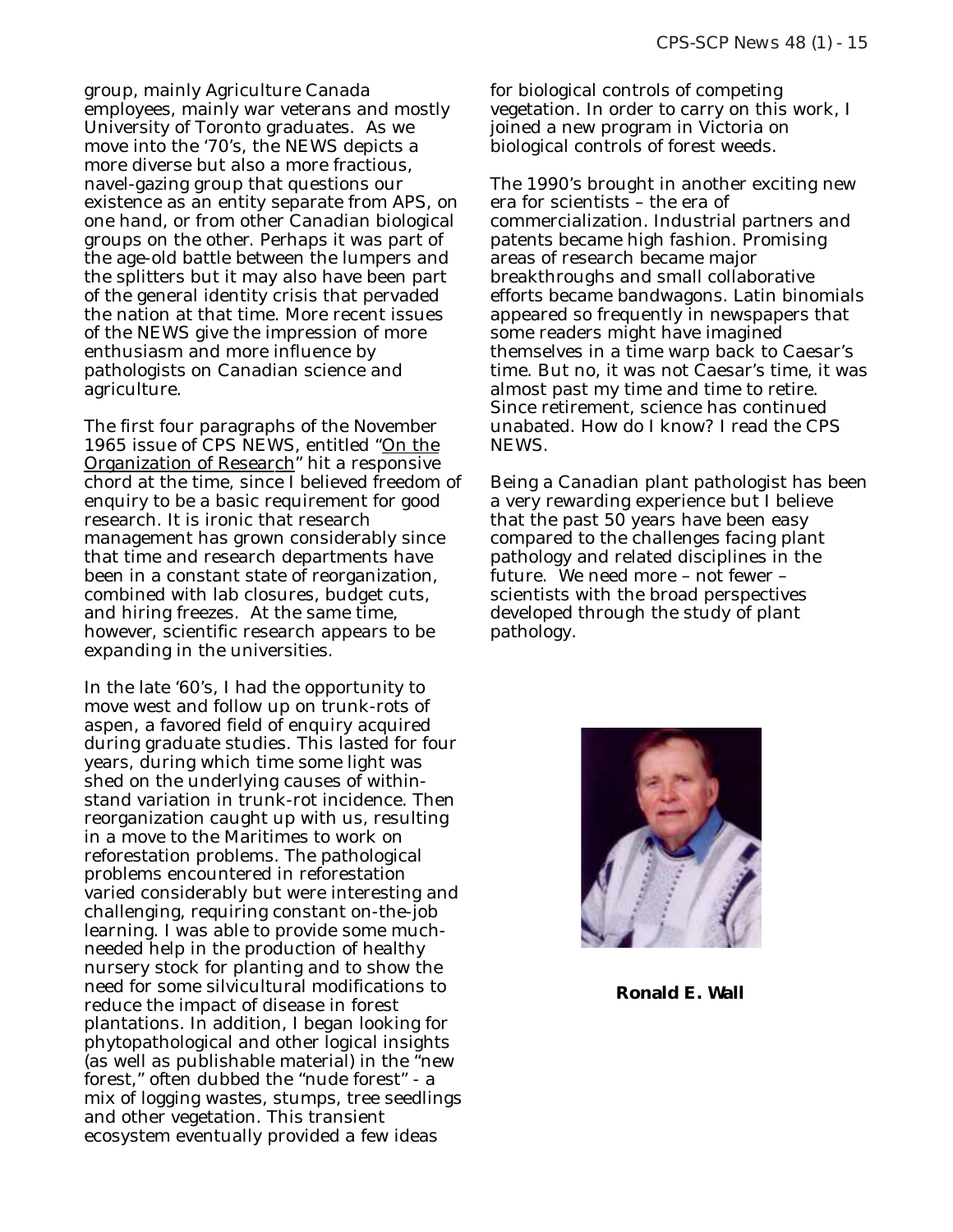### **Early Canadian Plant Pathologists**

As mentioned in the December 2003 newsletter, the Archives subcommittee of the Ad Hoc Special Event Committee for the 75th anniversary of the CPS is charged with compiling and publishing articles on the history and development of plant pathology in Canada. The subcommittee has asked for interested people to submit articles detailing some of the significant people and events in plant pathology over the last 75 years. The members of the committee would like to thank those who have taken the time to share their knowledge of the early years and the people who shaped the science and our society. The first few of what we hope will become a large series of articles follows.

We are still looking for volunteers to help with this project. If you are interested in writing such an article please contact Jim Menzies @ jmenzies@agr.gc.ca.

#### *William Laurence Gordon*

Dr. William Laurence (Larry) Gordon was born in Lachute, Quebec in 1901. He graduated from Macdonald College (McGill University) with B.S.A and M.Sc degrees, in 1922 and 1924, respectively. Early in his career, he worked on white pine blister rust for a summer as a Plant Disease Investigator in British Columbia. After joining the Dominion Rust Research Laboratory (Cereal Research Centre, Winnipeg) in 1925, he studied physiologic specialization in oat stem rust, research which ultimately earned him his Ph.D. degree from the University of Wisconsin in 1932. In the same year, under increasing concern because of the frequency of isolations from diseased roots of cereal crops, he was asked to undertake a study of the taxonomy of the genus *Fusarium*. This was to form the basis of his life's work for which he became internationally recognized. He developed a system to circumvent the problems associated with the characteristic instability of germplasm in the genus, maintaining taxonomic types by repeated single-spore propagation and selection.

Gordon favoured the taxonomic system of Wollenweber and Reinking over the reductionist system of Snyder and Hansen; his work was a major influence on Colin Booth (1925-2003) who was starting his career at the International Mycological Institute at Kew, west London. Gordon



devised a method for obtaining the teleomorphs of isolates by producing perithecia in culture (wheat straw in water in glass jars). Booth spent a year's sabbatical working with Gordon and described the teleomorphs that Gordon obtained. Booth's book, The Genus Fusarium

**W.L. Gordon**

(1971), remains a standard text on these plant pathogens.

Gordon had the good fortune to spend time with A.H.R. Buller and G.R. Bisby, foremost mycology and plant pathology researchers in the early years of the University of Manitoba. It was Buller's efforts to initiate a significant research program in plant pathology in western Canada which culminated in the establishment of the Dominion Rust Research Laboratory. Gordon's frequent rambles with Bisby around the College and to Victoria Beach, and the fall weekend mycological forays to Kenora on Lake of the Woods which Buller organized, paint a picture of a work environment very different from that of today. However, the relaxed atmosphere belies the thoroughness with which Gordon approached his work. He published a series of 6 papers on the distribution and identity of *Fusarium* in Canada reflecting studies that covered the years 1932 to 1959. He also published two papers on *Fusarium* species in Trinidad and in tropical and subtropical countries. After his death in 1963, it fell to W.M.C. McDonald, later director of the Winnipeg Research Station, to complete the final manuscript and to close down the project. Some of Gordon's collection of more than 5000 isolates of *Fusarium* were taken by the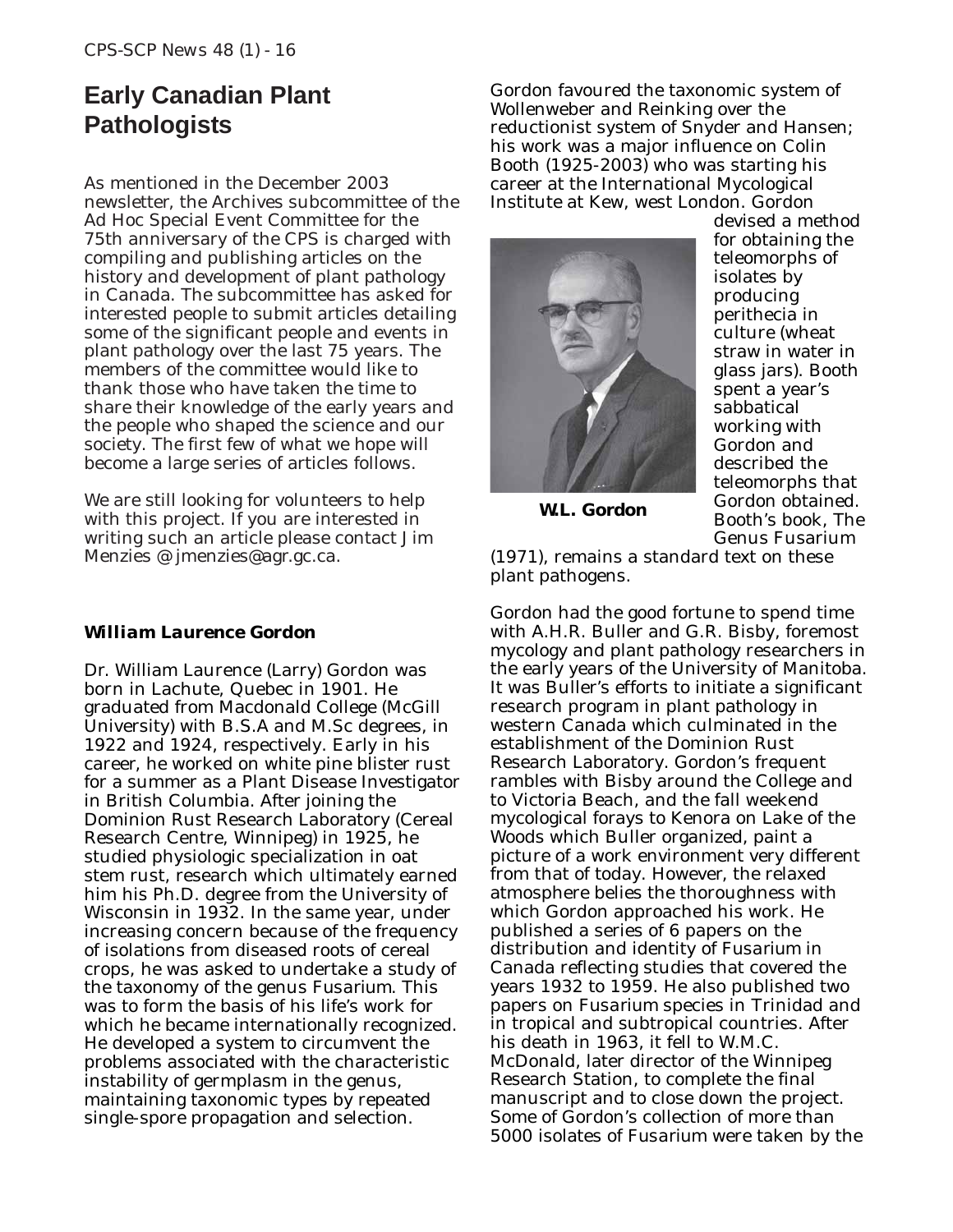American Type Culture Collection and the University of California. In Canada, the process of starting a collection of fungi had begun, but facilities were still being constructed in Ottawa and without adequate labour and space much of the collection was lost. In light of the devastation to the grain industry in Manitoba caused by fusarium head blight since 1993, it is ironic that so much valuable information on the genus was lost due to a housing shortage 40 years ago.

Submitted by Dr. Jeannie Gilbert with information from: Keith Seifert, W.M.C. McDonald, WG Hagborg, T. Johnson, and I.L. Conners Ed. 1972. Plant Pathology in Canada. Canadian Phytopathological Society. University of Manitoba. Winnipeg.

#### *Dr. A. W. Henry*

Dr. Arthur Wellesley Henry (1896-1988) was born in Fredericton, NB. He earned his B.Sc. in 1917 and his M.Sc. in 1920 in agriculture from the University of Saskatchewan. He also instructed in field husbandry during this time. In 1923 he obtained his PhD from the University of Minnesota under the guidance of Dr Stackmann. Following graduation he was an assistant plant pathologist at the local experimental station, an assistant professor at the University of Minnesota and an agent in the USDA Office of Cereal Investigation. In 1926 he was awarded an International Education Board fellowship by the Rockefeller Foundation, which allowed him to travel to Cambridge where he spent a winter, and to the continent where he made some valuable contacts at various laboratories.

In 1927 Dr. Henry accepted a position as an assistant professor of Field Crops at the University of Alberta where he developed undergraduate courses in plant pathology, with additional courses in 1940. During his career he supervised 29 candidates for the M.Sc and one for a PhD degree. He also established a significant research program for the control of cereal seedling diseases,

being one of the few crop disease specialists in Alberta. His early work into chemical seed treatments and the study of pathogen interaction with the soil microflora directly benefited farmers. Farmers who had been using formaldehyde to control seedling diseases were offered a variety of less toxic and more effective products. His studies of the suppression of soil borne pathogens by naturally occurring saprophytic microflora in the soil set the stage for a major shift in thinking about the control of soil-borne diseases. He took his research beyond the laboratory to the farmer and was instrumental in promoting crop rotations that minimized diseases. Farmers were discouraged from growing wheat after certain grasses that were also hosts to



**Dr. Henry - far left.** *Editor's note: Dr. Lu Piening also appears in this photo. Can you guess who he is? The first individual (besides Lu) to respond to me wins a beverage of their choice, courtesy of the CPS-SCP News Editor!*

common root rot fungi. He discovered that controlling some grassy weeds reduced the serious Take-all disease of cereals. After his retirement he took an active role as a diagnostic plant pathologist in the Crop Clinic of the Alberta Department of Agriculture. His vast knowledge and experience was of invaluable importance to the agricultural industry of Alberta.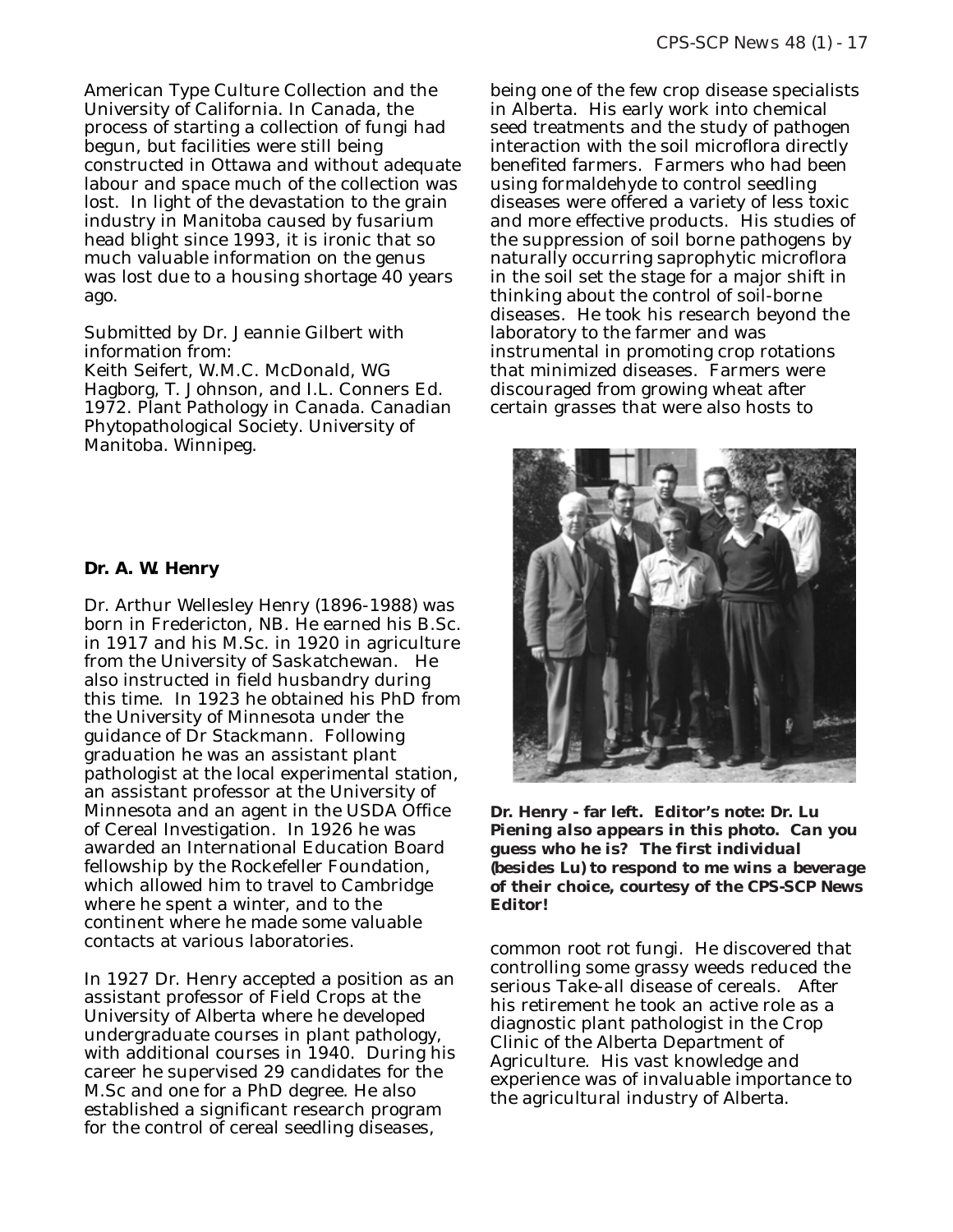Dr Henry was known for his unique filing system, which basically consisted of heaping papers and documents on his desk or any other flat surface. When one desk was full at the disease clinic another was brought in. He must have had a computer-like memory because he could easily retrieve any document asked for with minimal searching. Dr Henry had a wry sense of humour, which was evident by a characteristic twinkle in his eyes. This humour was not lost on colleagues who accompanied him to an APS meeting in the USA during prohibition days in Canada. To win a bet he crossed the border back into Canada carrying in his luggage a glass sealer jar of so called "fish tapeworms" which in fact was spaghetti immersed in whiskey. Students and staff use to enjoy the on going friendly academic rivalry between Dr Henry and Dr G.B. Sanford of the Dominion Lab. Needless to say this rivalry stimulated research efforts for both parties. In the summer it was not uncommon to see Dr Henry, especially on very warm days, leave with golf clubs in his car for a local golf course where his students thought he might be evaluating turf diseases.

Dr. Henry`s contributions were widely recognized. He was awarded numerous awards, such as the Alberta Achievement Award, and the CPS award for outstanding research. He was also a member of a number of professional and academic societies. In 1989 the PPSA established the A.W. Henry lectureship in his honour.

Dr. Henry was a most dedicated, disciplined and kind man. He was truly a great gentleman who with his wife befriended all his students over the years. He instilled in his students the need to examine a problem from an holistic approach. He was a meticulous researcher who helped lay the foundations for present day plant pathology.

Submitted Dr. L. J. Piening and Dr. Jill Thomson

#### *Margaret Newton*

Margaret Newton (1887-1971) was born in Quebec and after teaching school for a number of years completed her B.S.A. (1918) and M.Sc. (1919) degrees at McGill University's Macdonald College. Her M.Sc. thesis focused on the different forms within the stem rust fungus. During this time she joined the Quebec Society for the Protection of Plants and was its first woman member. She pursued doctoral research on physiological specialization of rust at the University of Saskatchewan with her former



advisor from Macdonald College, W.P. Fraser, and did her course work with E.C. Stakman at the University of Minnesota. She obtained her Ph.D. degree from the University of Minnesota in 1922. She was the first Canadian woman to earn a Ph.D. degree in agriculture. She was on the faculty of the University of Saskatchewan from 1922-1925 before joining the newly formed Dominion

*Margaret Newton*

Rust Research Laboratory in Winnipeg to continue her work on physiologic specialization in the rust fungi. She initiated an annual survey of the stem rust population in Canada which revealed the race diversity in the rust population and the changes that resulted from the introduction of new wheat varieties. Along with coworkers T. Johnson and A.M. Brown she investigated the genetics of avirulence by crossing and selfing races of stem rust, and demonstrated cytoplasmic inheritance in the stem rust fungus. She published over 40 papers on cereal rusts and was an editor for Phytopathology. Dr. Newton was forced to take early retirement in 1945 due to poor health. She was the first graduate from an agricultural college to be awarded the Flavelle Medal from the Royal Society of Canada. Her outstanding contribution to plant pathology was also recognized by receiving the Outstanding Achievement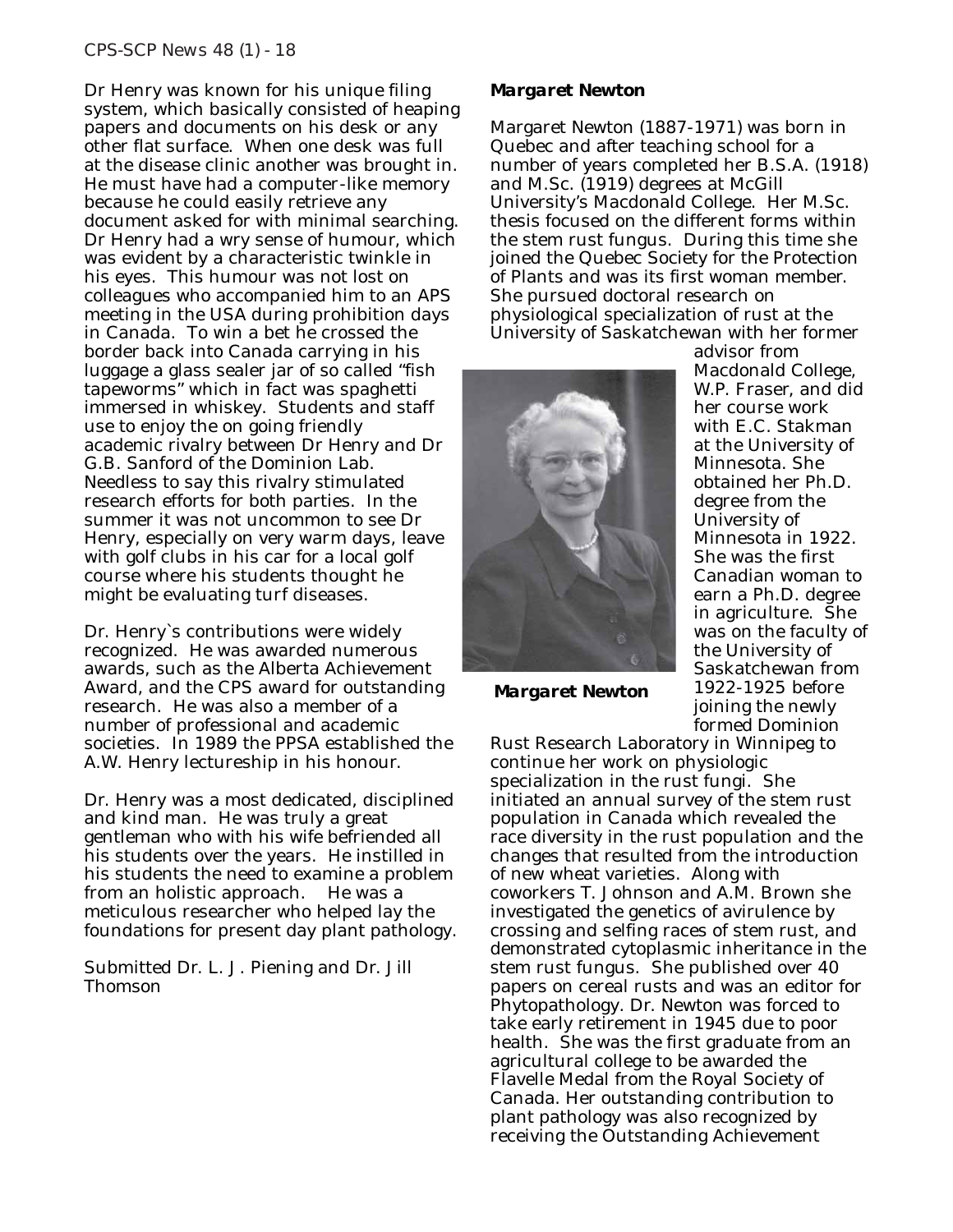Award from the University of Minnesota in 1956, an honorary Doctor of Laws from the University of Saskatchewan in1969, and induction into the Canadian Science Hall of Fame in 1992.

Submitted by Dr. Brent McCallum

### **Committee Reports**

#### **Treasurer's Report for 2002**

The audited full treasurer's report for 2002 will be available at the CPS annual meeting in June 2004. I will also have the audited Treasurer's report for 2003. A summary of the 2002 report is published below.

For the year ended December 31, 2002, general expenses exceeded general revenues by \$5,799. (For 2001, general expenses exceeded general revenues by \$1,001). This was partly due to the expenses incurred with the publishing of the Diseases of Field Crops of Canada. However, I am happy to note that the CPS is doing very well with the sales of the book.

Net assets of the Society as of December 31, 2002 were \$364,210. Details are as follows:

- Available for general purposes \$271,579
- Invested in capital assets 1,181
- Best Student Presentation Award Fund 19,491
- Glenn Anderson Award Fund 21,877
- Graduate Student Travel Fund 12,660
- Outstanding Research Award Fund 22,419
- Outstanding Young Scientist Award Fund 15,003

Total \$364,210

Respectfully submitted by Dilantha Fernando Treasurer CPS

#### **Report of the Ad Hoc 75th Anniversary Special Events Committee**

The Special Events Committee (SPEC) was formed in 2002 to assist with planning special events, activities and celebrations associated with the Society's 75th Anniversary. SPEC members formed small subcommittees representing six themes, and draft work plans were finalized and implemented for each subcommittee in 2003-04. The Archives Subcommittee assembled articles on early plant pathologists for publication in the *CPS-SCP News* and began the search for historical papers and memorabilia to display at the annual meeting. The Programs for Charter and Emeritus Members Subcommittee, through President Richard Martin, invited all charter and emeritus members of the Society to attend the 2004 annual meeting and offered complimentary registration and a small subsidy to help defray the associated costs. Over two dozen emeritus members have already responded to this invitation. Several emeritus members also provided written reminiscences to be published in the newsletter and on the website and/or presented at the annual meeting. The Displays and Commemorative Items Subcommittee initiated a project to have graduate students prepare a series of historical posters outlining the evolution if the Society from its inception to the present, as well as to recognize the  $25<sup>th</sup>$  anniversary of the *Canadian Journal of Plant Pathology*. Marilyn Dykstra accepted the responsibility to coordinate the preparation of these posters. The subcommittee also worked with the 2004 Local Arrangements Committee to arrange for several commemorative items to be made available to members at the annual meeting. The Invitations, Awards and Grants-in-Aid Subcommittee worked with the LAC to invite some key decision makers to the annual meeting and with the Society's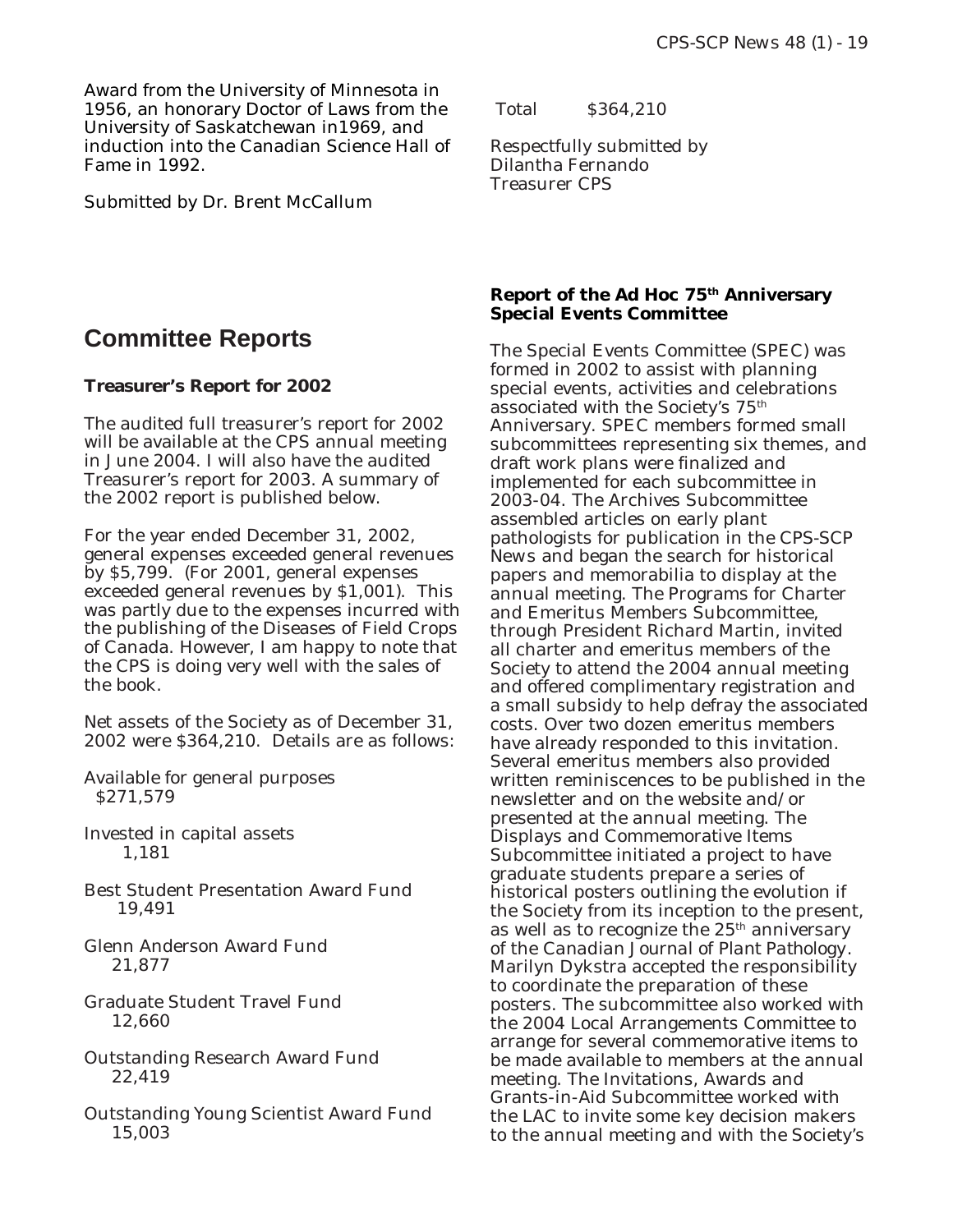Awards Committee to insure that a maximum numbers of awards will be presented at this year's annual meeting. The Publications Subcommittee arranged to reprint *Plant Pathology in Canada* by I.L. Conners, the Society's first book project, to commemorate the 75th anniversary. Denis Gaudet agreed to chair a committee that will be preparing a supplement to this book covering the period from 1972 to the present. The subcommittee also began working with Editor of the *CJPP* to prepare a special edition of the journal for publication in late 2004. The Symposia, Lectures and Workshops Subcommittee worked closely with the LAC and the Society's Symposium and Workshop Committee to arrange a plenary session and two symposia for the annual meeting. They also organized a "Pathologists' Survival Life Raft" debate, an entertainment event for the annual meeting banquet.

#### Respectfully submitted,

Ron Howard (Chair), Don Harder, Carl Willis, Jim Menzies, Nathan Owen-Going, Mary Leggett, Michael Corlett, Odile Carisse, Richard Hamelin (ex-officio, Vice-President, CPS), André Lévesque (ex-officio, Chair, LAC Ottawa 2004)

#### **Information Products Marketing**

Sales of the Society's two main information products have gone well in the past year. The 3rd edition of *Diseases of Field Crops in Canada* was published in June 2003 and, to date, 4,539 of the 8,000 copies printed have been distributed by the University of Saskatchewan Extension Press. While not all of the books distributed have necessarily been sold, the number far exceeds expectations for sales in the first year. Even with a diminished rate of sales in 2004- 2005, a reprinting of the book may soon be necessary. Sales have been aided by articles or short items about the book in The Western Producer, Top Crop Manager, Germination Magazine, the newsletter of the Potash and Phosphate Institute of Canada, and Info-Fourrage. In addition, a dedicated group of CPS members has taken books to

sell on consignment; over \$30,000 has already been returned to the Society in this way.

Sales will continue to be aided by an advertisement with the Association for the Export of Canadian Books. This gives us exposure through catalogues and websites to libraries across Canada, to publishers' weekly trade magazines, and to displays at international book fairs and at conferences on Canadian Studies. Anecdotal reports indicate that the book is being well received in the U.S.A. Dr. Bob Stack, a long-standing C.P.S. member from North Dakota State University, plans to present a poster about the book and its relevance in the U.S.A. at the 2004 annual meeting of the American Phytopathological Society. There are rumors that some American universities may adopt *Diseases of Field Crops in Canada* as a course text.

One of the most attractive features of the book is its low price. This was made possible partly by the generous sponsorship received by CPS towards publication costs. Almost \$35,000 was raised from 23 corporate, public sector or individual sponsors. The Society is greatly indebted to these sponsors.

Good progress is being made on the publication of *Maladies des Grandes Cultures au Canada*, a translation and slight updating of *Diseases of Field Crops in Canada.* The basic translation, done by Les Traductions scientifiques PaRi, will be complete by the time this report is published and further editing of the translation has already been done on many of the 22 chapters. "Slight updating" consists of correcting minor errors that have been discovered and mentioning recent findings, such as the report of club root in canola crops in Alberta in 2003. The editors' target is still to publish the book in 2004, although it may not be possible by the time of the C.P.S. annual meeting in June. A fundraising campaign has also been underway since last August and a significant amount of support has been received from 14 sponsors to date. Considerable work has also been done on negotiating an agreement with CRAAQ (Centre de Référence en Agriculture et Agroalimentaire du Québec) to distribute the book. There is an obvious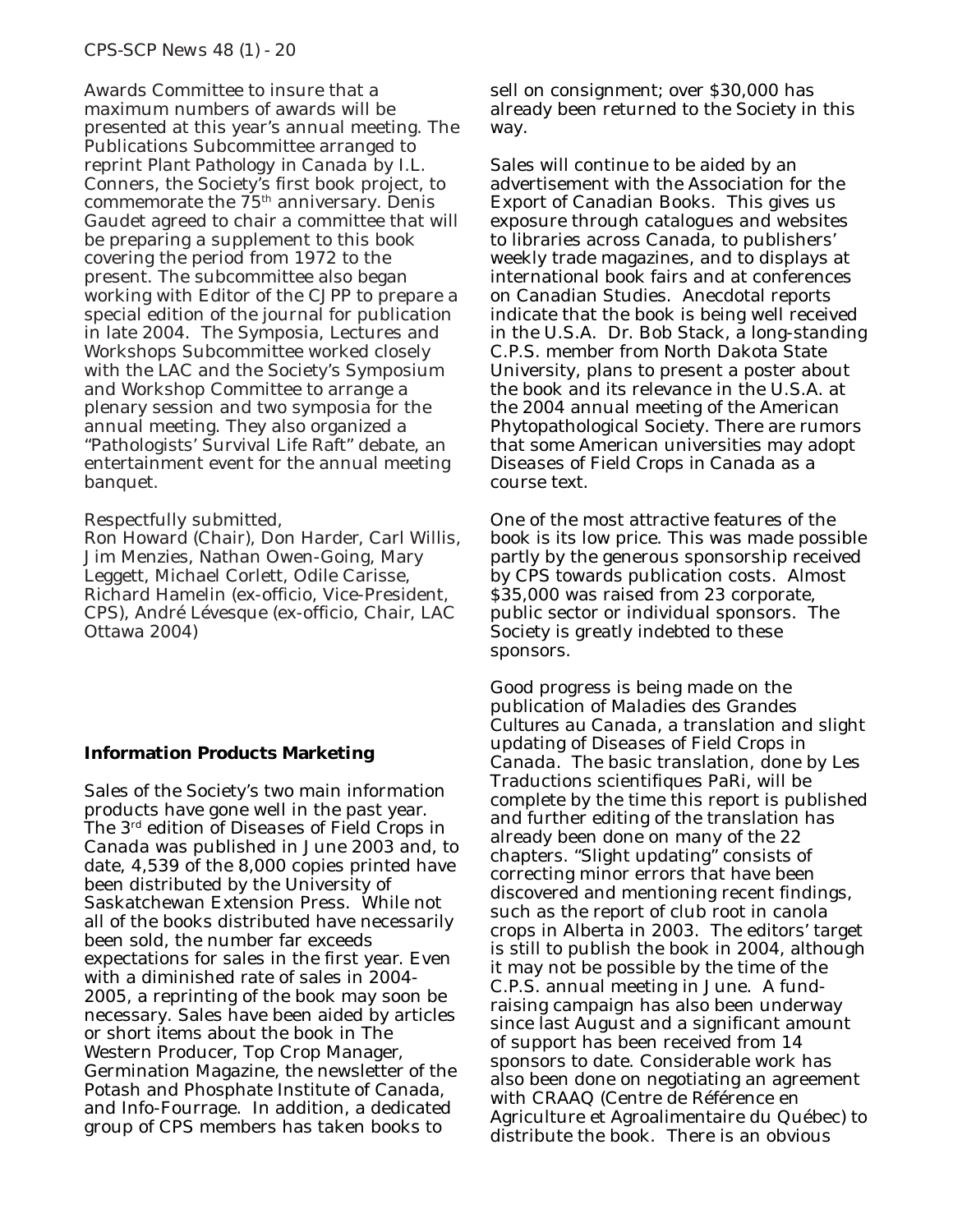advantage to distributing *Maladies des Grandes Cultures au Canada* though a francophone organization.

The two sister books *Diseases and Pests of Vegetable Crops in Canada/Maladies et Ravageurs des Cultures Légumières au Canada* have also sold well in the past year. A modest increase in sales in both languages resulted from a mailout to 570 Canadian libraries. From January 1 to October 15, 2003, 68 English and 89 French language books were sold. The remaining inventory of 895 books is mostly of English editions; at current sales rates the inventory will last 7 years for the English edition and only 1 year for the French. Discussion with our copublisher, the Entomological Society of Canada, is underway about a small reprinting of the French edition as an interim measure. As the English and French versions were published in 1994 and 1995, respectively, both need revision.

Respectfully submitted by Robin Morrall and Karen Bailey on behalf of the Information Products Marketing Committee

#### **Report of the Nominating Committee**

Proposed slate of candidates for 2004-2005. The names of proposed candidates of the Board and Standing Committees are highlighted in Bold. The remaining members are continuing or completing their terms as specified by the Society By-Laws.

### **CPS-SCP Board 2004-2005:**

President: Richard Hamelin President Elect: Andre Lévesque **Vice President: Bruce Gossen** Past President: Richard Martin Treasurer: Dilantha Fernando Secretary: Deena Erampalli Membership Secretary: Gayle Jesperson Senior Director: Anthony Hopkin **Junior Director: Susan Boyetchko**

#### **CPS-SCP Standing Committees 2004- 2005:**

- **i) Nominating** (5 members):
	- Richard Martin (Chair), Karen Bailey
- (Retiring Past President),**Tom Hsiang,**
- **Debbie McLaren, Vicky Toussaint**
- **ii) Awards** (5 members):

Brent McCallum (Chair), Suha Jabaji-Hare, Antonet Svircev, Mike Celetti,

**Sabine Banniza iii) Future Meetings** (3 members):

Kelly Turkington (Chair), Tony Sturtz, **Karen Bedford**

**iv) Resolution** (3 members):

Allen Xue (Chair), Tom Fetch, **Godfrey Chongo**

**v) Science Policy** (5 members): Andre Lévesque (Chair), Randy Clear,

Gordon Braun, Javier Gracia-Garza, **D'Ann Rochon**

**vi) Financial Advisory** (10 members): Richard Martin (Chair), Richard

Hamelin, Andre Lévesque, Bruce Gossen, Dilantha Fernando, Zamir Punja, Ron

Howard, Jim Menzies, Anthony Hopkins,

#### **Randy Kutcher**

Additional nominations can be made by CPS-SCP members at large for any of the following positions: Vice-President, Junior Director, Nominating Committee, Awards Committee, Future Meetings Committee, Resolutions Committee, Science Policy Committee, and Financial Advisory Committee. These nominations shall be signed by five members of the Society and by the nominee. They must have been received by the CPS-SCP Secretary, Deena Erampalli, by May 5, 2004, which is six weeks before the Annual Business Meeting.

Respectfully submitted:

Karen Bailey (Chair), Greg Boland, Debbie McLaren, Tom Hsiang, Gary Peng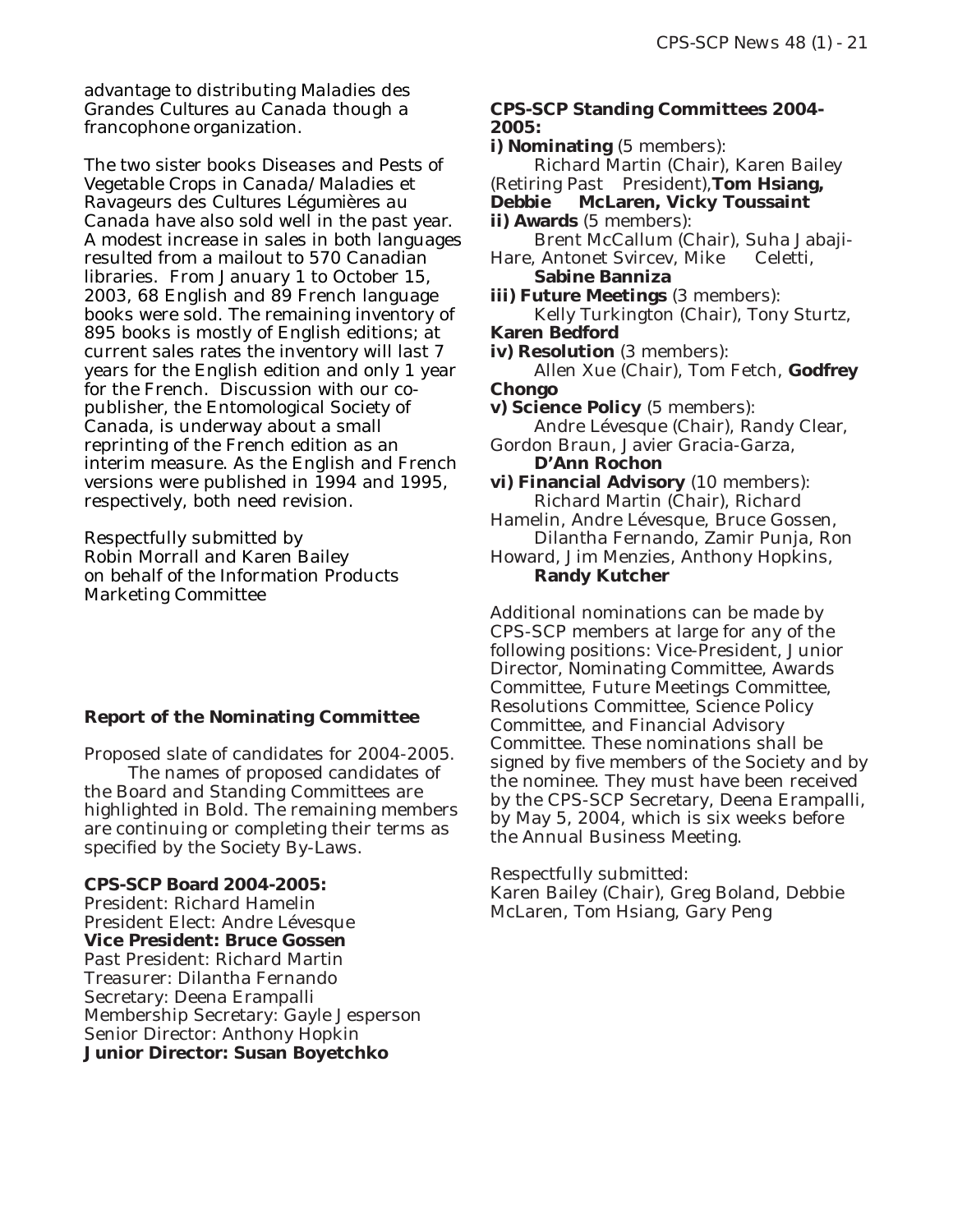### **Regional Reports**

#### **CPS Altlantic Region Report - March, 2004**

'Winter Juan', a relative of 'Hurricane Juan' that struck in the last half of 2003, hit the Atlantic provinces last month with high winds (>125 kmph) and heavy snowfall (>95 cm). While only time will tell if the event provides disease reduction for the region, it certainly provided lots of 'down-time' for CPS members here (including President Martin) who will therefore have more contributions (about the event and its impacts; e.g. blizzard party syndromes or wicked whiteout bash disorders) for the next newsletter.

Respectfully, H.W. (Bud) Platt, CPS Atlantic Regional Rep

#### **Submission Deadline for the June issue of CPS - SCP News and Call for Annual Reports 2004**

**PLEASE NOTE:** The submission deadline for the **June issue** of CPS - SCP News is **April 23, 2004**. The next annual CPS - SCP meeting is June 13 -16, 2004, and as a consequence annual reports from various Standing Committees, and Subject Matter and Ad Hoc committees will need to be submitted in time for the annual meeting. The deadline for the **June issue** of CPS - SCP News will permit enough time for preparation and distibution of the June issue of CPS - SCP News prior to the 2004 annual meeting in Ottawa.

Annual reports from the following committees will be needed for the June issue. In addition, reports from regional meetings should also be submitted for the June issue, although some of these reports will have already been published is previous editions of the CPS - SCP News.

#### **Standing Committees**

Awards

Financial Advisory Future Meeting Journal Editorial Membership Science Policy

#### **Subject Matter**

Education and Public Awareness Historical Resources Industry Relations Information Products Marketing International Cooperation Local Arrangements Workshop and Symposium

#### **Ad Hoc Committees**

Microbial Genetics Resources &Culture Collections Special events for 2004 CPS 75th Anniversary

#### **Other reports**

CPDS CPS News, Editor CPS Website ISPP respresentative Plant Canada

### **Announcements**

#### **CPS Website News**

The Board would to announce the appointment of Lakdhar Lamari as the new CPS-SCP Website Editor, starting June 2004. Greg Boland is stepping down after more than two consecutive terms as Website Editor. The Society wishes to thank Greg for all his efforts in designing and maintaining the site.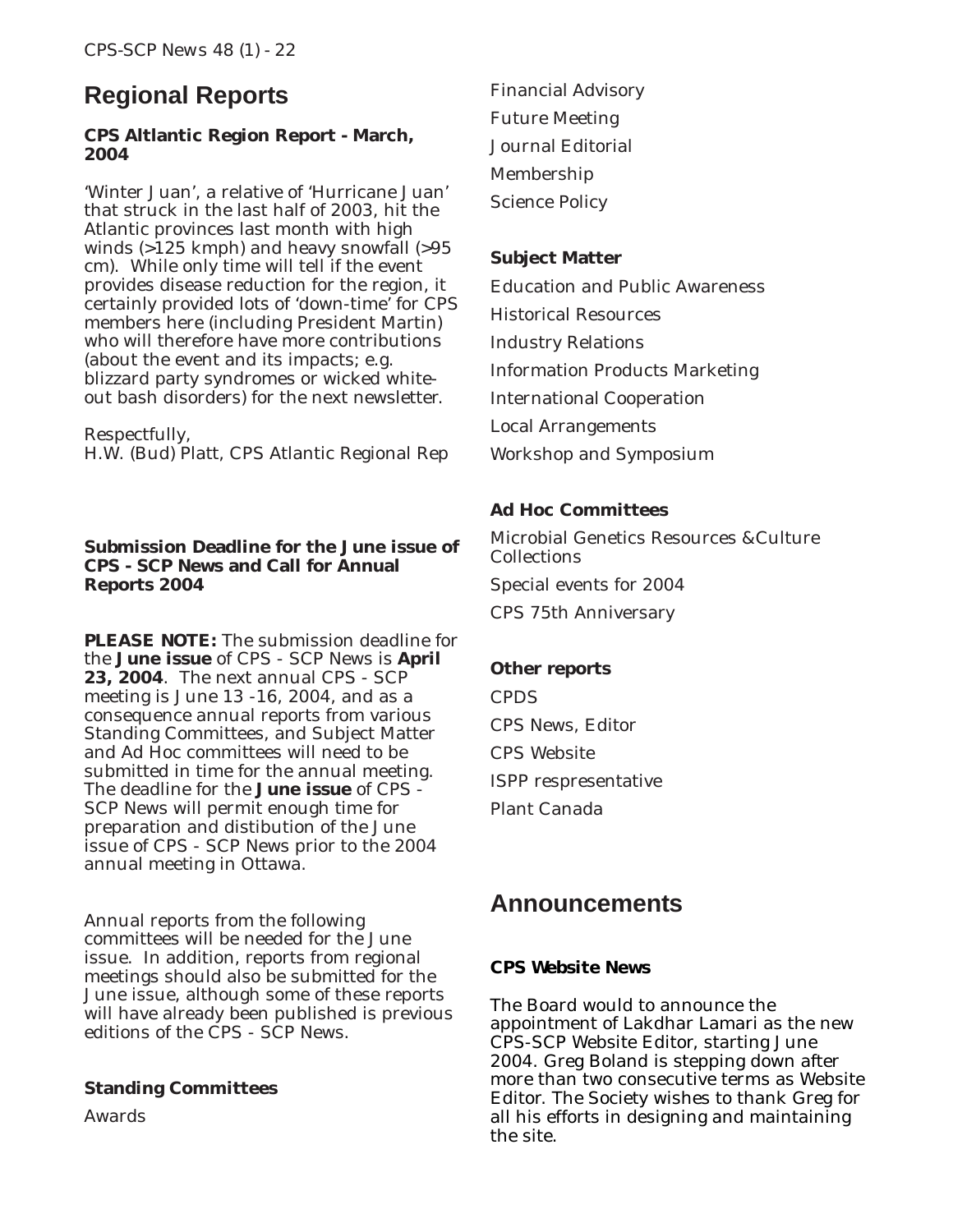#### **Be a Part of History**

In 1972, the book "History of Plant Pathology in Canada" edited by I.L. Conners was published by the Canadian Phytopathological Society. This entertaining and informative book describes the foundations of Plant Pathology in Canada and the key players in the evolution of our discipline. Additionally, the book succeeded in including most if not all the practising Plant Pathologists in Canada, institution by institution, and listing their area(s) of specialisation. Rather than detailing the many scientific contributions made by Canadian Pathologists, the original editorial committee focussed on the individual characters, who they were, their backgrounds, and what impact they made on shaping the discipline as we know it today.

Because it has been out of print for several years, the CPS Board has authorised the reprinting of this book. The original book will be scanned, edited to fix minor typos and reprinted on CD. Additionally, the Board has also authorised the printing of a supplement that will be edited and combined with the original book to create a single volume that will be published in hard copy and electronic CD form. Basically, the updated book is intended to continue where Conners's book concluded its historical treatise, to document the history of Canadian Plant Pathologists continuing from the early 70's to the present. This 2 year project aims to: a) establish a framework for collecting historically relevant information on Canadian Pathologists; b) collect the information; c) assemble the information in a historical context; and, d) oversee publication of the finished version.

In the coming months, I will be establishing a Steering Committee to oversee the writing of this supplement. Some of you will be contacted to participate in this project. Additionally, I invite any individuals interested in participating in this project to contact me in the near future. There is a sense of urgency to the completion of this project because most of the pathologists that were active late in the era of Conners's book (1960's and 1970's) have taken retirement, and many have, regrettably, passed away.

Our story will only be told if we are willing to tell it.

Denis A. Gaudet Agriculture and Agri-Foods Canada/ Agriculture et Agroalimentaire Canada Lethbridge Research Centre/ Centre de recherches de Lethbridge 5403 1st Ave. South/1, Avenue South, bureau 5403 Lethbridge, Alberta Canada, T1J 4B1

Telephone/Téléphone: 403-317-2278 Facsimile/Télécopieur: 403-382-3156 gaudetd@agr.gc.ca

#### **Fungi to give away!**

If anyone is interested, I have 2 isolates of *Fusarium culmorum* that do not produce the typical red pigmentation. If someone would like to use this rare type of abnormality in a research project I would be happy to share it. I also have an 'albino' isolate of *Helminthosporium sativum* that may be useful in a research project. If interested, please email me at: rclear@grainscanada.gc.ca

#### Randall M. Clear

Mycologist Grain Research Laboratory, Canadian Grain Commission 1404-303 Main Street, Winnipeg, MB, R3C 3G8 Government of Canada

#### Mycologue

Laboratoire de recherches sur les grains, Commission canadienne des grains 303 rue Main, pièce 1404, Winnipeg, MB, R3C 3G8 Gouvernement du Canada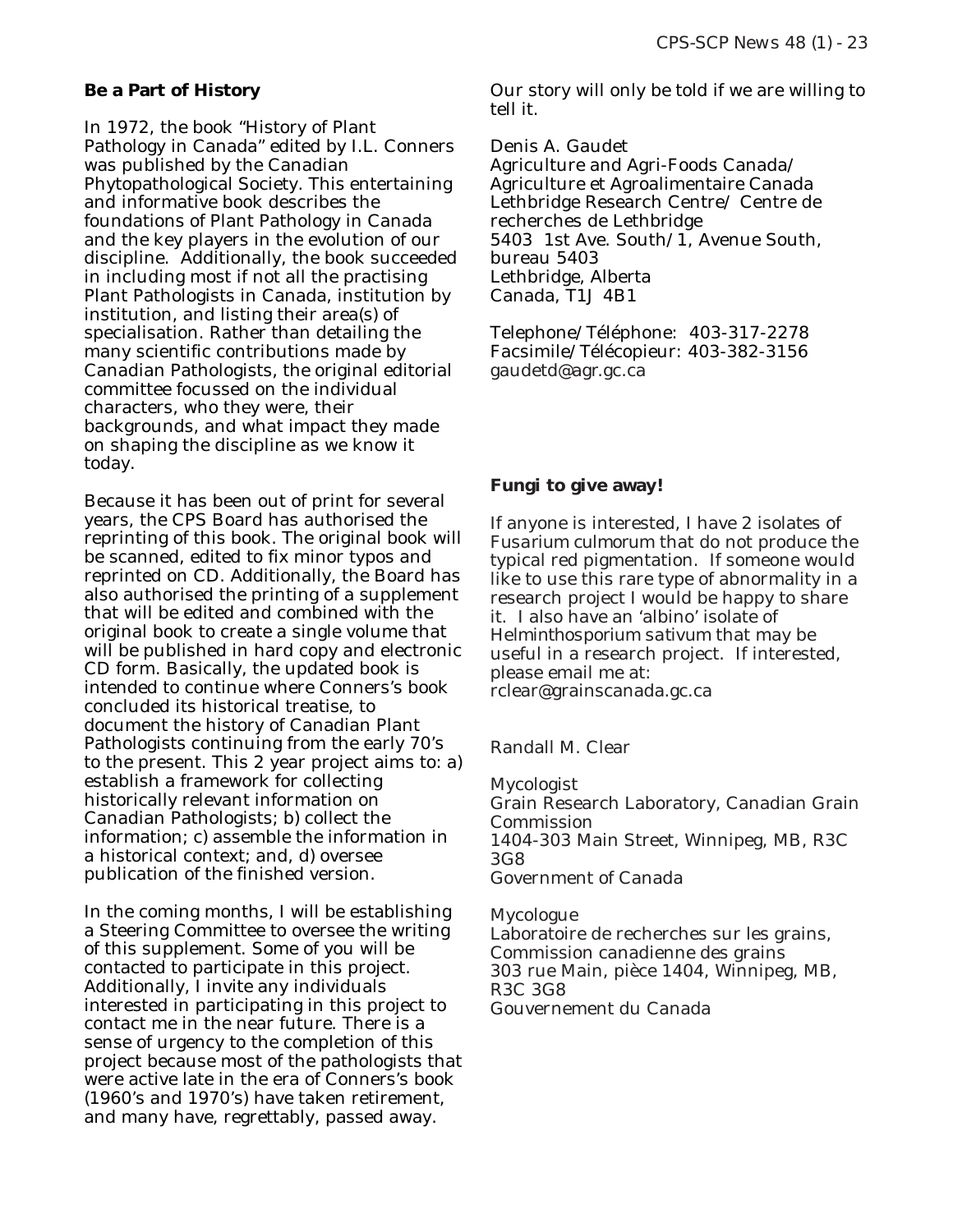#### **International Union of Forest Research Organizations working groups meetings**

August 16-22, 2004 Root and Butt Rots of Forest Trees. 11th International Conference on Root and Butt Rots IUFRO WP 7.02.01. Poznan – Bialowieza, Poland. Contact: plakomy@owl.au.poznan.pl or mmanka@owl.au.poznan.pl or Z.Sierota@las.ibles.waw.pl. More information can be found at: http://iufro.boku.ac.at (select the Events tab, IUFRO meetings, Division 7 link)

June 13-20, 2004 Foliage, shoot and stem diseases of trees. IUFRO WG 7.02.02 meetings Corvallis, Oregon, USA. Contact: Glen R. Stanosz (Grs@plantpath.wisc.edu) or Greg Filip (Greg.Filip@orst.edu). More information can be found at: http://iufro.boku.ac.at (select the Events tab, IUFRO meetings, Division 7 link)

Gaston Laflamme, M.Scs., D.Sc. Ressources Naturelles Canada/Natural Resources Canada Service canadien des Forêts/Canadian Forest Service Centre de Foresterie des Laurentides/ Laurentian Forestry Centre C.P. 3800, 1055 rue du P.E.P.S./P.O. Box 3800, 1055 P.E.P.S. Sainte-Foy, Québec, Canada G1V 4C7

### **In Memoriam**

Recently, the community of plant pathologists at Saskatoon lost two of its oldest and most respected members. On November 11, 2003, Jeffrey Drew Smith died in hospital after a short illness, aged 81 years. Then on January 15, 2004, Robert (Bob) Davies Tinline died in a hunting accident at age 78. Both of these individuals had distinguished and productive careers in

plant pathology. Their family, friends, and professional colleagues will miss them. The Society will recognize their accomplishments in an upcoming issue of CJPP.

**J. Drew Smith** - Drew was known across the prairies for his passionate interest in turfgrasses. He worked from 1946 to 1965 as a research and extension specialist in England, Scotland, and New Zealand. By then, he was a world authority on turfgrass diseases and mycotoxins. He joined the Research Branch of Agriculture Canada at Saskatoon, Saskatchewan in 1965 and remained there until his retirement in 1984. Even after retirement, he continued to be a dynamic part of the pathology community, teaching university classes, consulting, supervising students, conducting and publishing research, and developing new grass cultivars. In 1990, the Canadian Phytopathological Society awarded him the Dr. and Mrs. D.L. Bailey Award for his new book "Fungal Diseases of Amenity Turf Grasses".

Drew married Audrey Hub of South Shields, England, in 1950 and they remained together until his death. Drew was ordained a priest of the Anglican Church of Canada in 1976, and served his church and community in a wide variety of roles throughout the years. He was an avid gardener, traveller, photographer, painter, and writer. Drew was survived by his wife, two sons, and four grandchildren.

**R. (Bob) Tinline** - Bob was affectionately known by some as the "father of common root rot". He studied this disease of cereals for more than 41 years, starting as a summer assistant in 1947 and then becoming a research scientist in 1951 with Agriculture & Agri-Food Canada in Saskatoon. As a notable world authority, his research focused on the biology, variability, and genetics of virulence in *Cochliobolus sativus*, breeding for common root rot resistance in wheat, and disease management and epidemiology of common root rot of cereals. He made significant contributions in controlling this disease on the Canadian prairies and around the world. Bob was a long-standing member of CPS, being an Associate Editor for CJPP, President, and a Fellow.